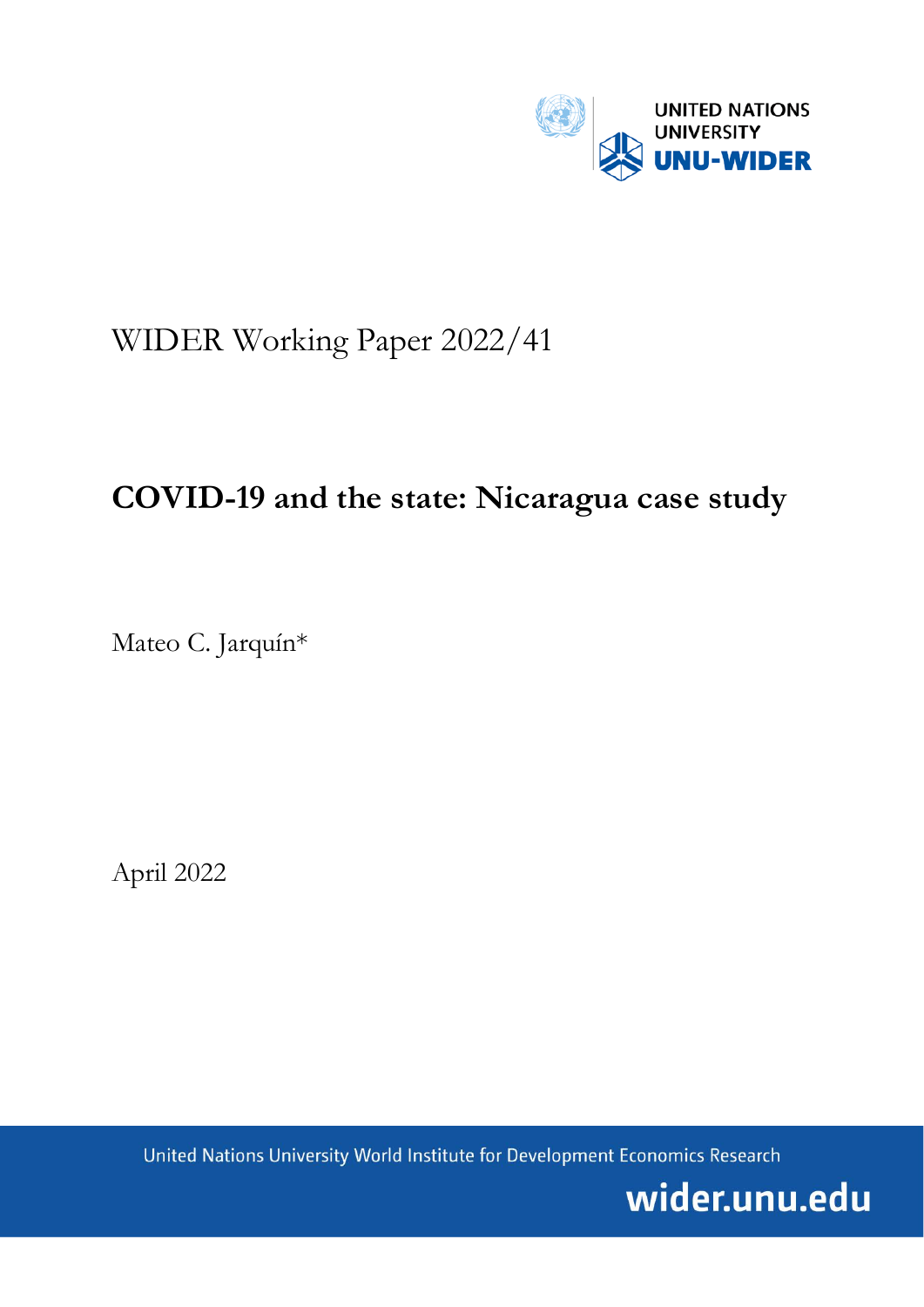**Abstract:** Unlike Latin American peers, and contrary to World Health Organization recommendations, Nicaragua eschewed lockdowns and other common strategies to mitigate the spread of COVID-19. Analysts have since demonstrated how Nicaraguan authorities dramatically under-reported the number of deaths and infections that resulted (though a dearth of data complicates cross-country comparisons). Questions remain about the government's decision to pursue a hands-off strategy in the first place. This paper argues that rather than optimizing for fewer cases and deaths, the authoritarian government of President Daniel Ortega instead attuned its pandemic response to other, political and economic, variables. In the context of a pre-existing sociopolitical crisis that threatened the regime's legitimacy and territorial control, policy-makers were primarily interested in safeguarding macroeconomic indicators and fomenting a sense of normalcy among the populace. For related reasons, they restricted public health information and criminalized citizen-led public health efforts. In the Nicaraguan case, government and leadership mattered more than state capacity in determining the public health response.

**Key words:** Nicaragua, Daniel Ortega, authoritarianism, leadership, state capacity, crisis

Copyright © UNU-WIDER 2022

UNU-WIDER employs a fair use policy for reasonable reproduction of UNU-WIDER copyrighted content—such as the reproduction of a table or a figure, and/or text not exceeding 400 words—with due acknowledgement of the original source, without requiring explicit permission from the copyright holder.

Information and requests: publications@wider.unu.edu

ISSN 1798-7237 ISBN 978-92-9267-172-3

#### <https://doi.org/10.35188/UNU-WIDER/2022/172-3>

Typescript prepared by Luke Finley.

United Nations University World Institute for Development Economics Research provides economic analysis and policy advice with the aim of promoting sustainable and equitable development. The Institute began operations in 1985 in Helsinki, Finland, as the first research and training centre of the United Nations University. Today it is a unique blend of think tank, research institute, and UN agency—providing a range of services from policy advice to governments as well as freely available original research.

The Institute is funded through income from an endowment fund with additional contributions to its work programme from Finland, Sweden, and the United Kingdom as well as earmarked contributions for specific projects from a variety of donors.

Katajanokanlaituri 6 B, 00160 Helsinki, Finland

The views expressed in this paper are those of the author(s), and do not necessarily reflect the views of the Institute or the United Nations University, nor the programme/project donors.

<sup>\*</sup> Department of History, Wilkinson College of Arts, Humanities and Social Sciences, Chapman University, Orange, CA, United States; [jarquin@chapman.edu](mailto:jarquin@chapman.edu)

This paper has been prepared as part of the UNU-WIDER research initiative on [COVID-19 and the state –](https://www.wider.unu.edu/node/239521) comparative [experiences in the Global South,](https://www.wider.unu.edu/node/239521) which is a component of the projec[t The state and statebuilding in the Global South –](https://www.wider.unu.edu/node/237413) international [and local interactions.](https://www.wider.unu.edu/node/237413)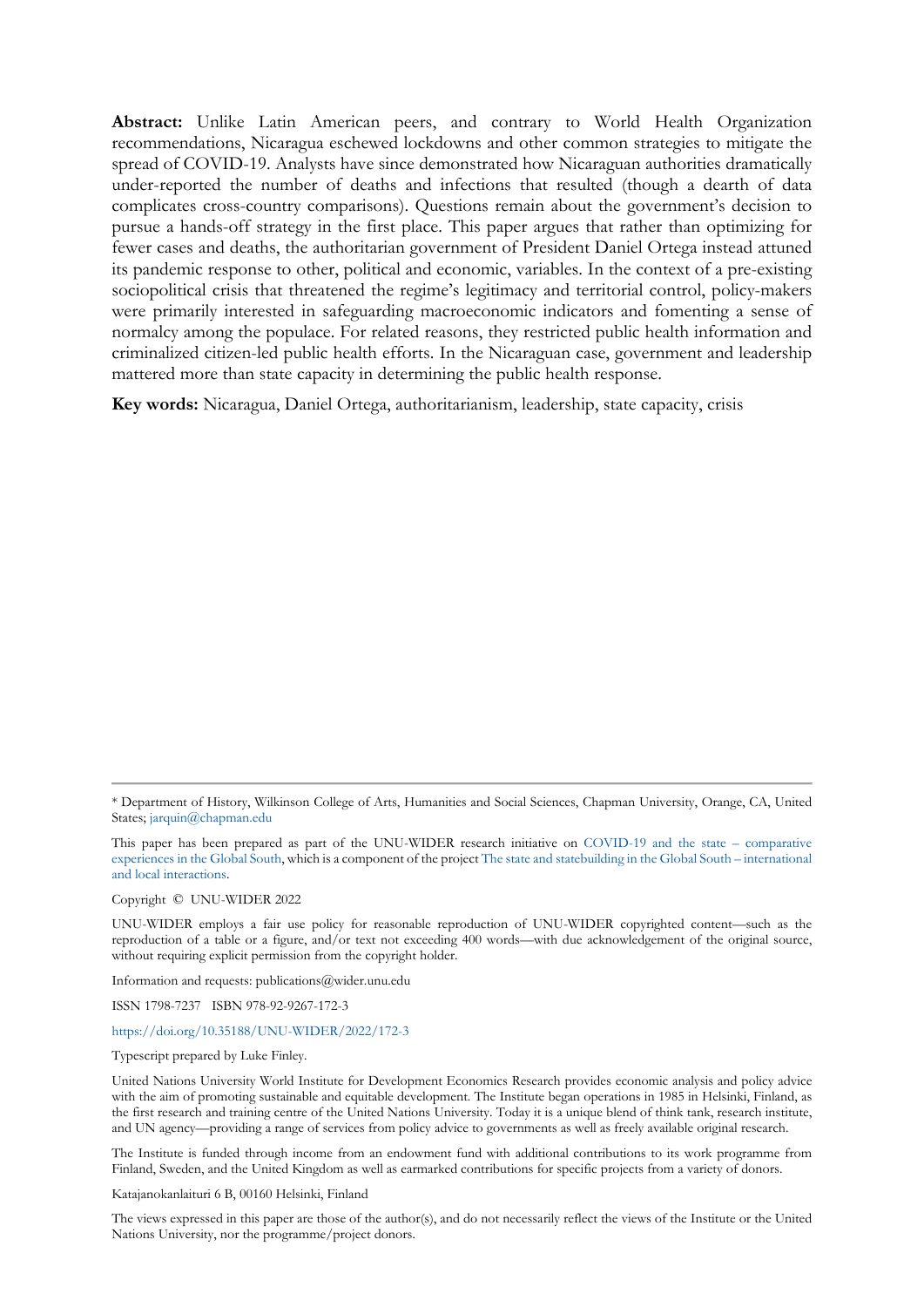### **1 Introduction**

Nicaragua's COVID-19 experience was unique. Unlike most Latin American peers, Nicaraguan authorities eschewed lockdowns and other common strategies to mitigate spread; their containment policies were among the world's weakest. Nicaragua is the poorest country in Central America, itself a lower-income subregion of Latin America, and scores relatively low on indexes of state effectiveness. Still, the public health measures that Nicaragua implemented in response to the pandemic—as well as fiscal policies to alleviate socioeconomic consequences—were weak even by comparison with countries with similar health infrastructures (Gisselquist and Vaccaro 2021). Even more unusual was the reported health impact: according to official statistics, Nicaragua experienced many fewer infections and fatalities than its neighbours, despite the handsoff public health response. For example, Guatemala—a developing country that experienced 'typical' health outcomes (Gisselquist and Vaccaro 2021)—has roughly 2.5 times the number of inhabitants but reported approximately 28 times as many cases and 37 times as many deaths in the first year of the pandemic.<sup>[1](#page-2-0)</sup> In the second half of the first year (October 2020 – March 2021), the Nicaraguan Health Ministry (MINSA) reported, with mechanical stability and precision, exactly one COVID-related death per week (Confidencial 2021a).

The second part of the puzzle is easy to explain: local and international public health experts widely acknowledge that the Nicaraguan government has brazenly withheld or manipulated information on health outcomes (Huete-Pérez et al. 2021; Pearson et al. 2021; Vannini 2021), dramatically downplaying cases and deaths for various reasons outlined in the paper below (Human Rights Watch 2021). [2](#page-2-1) But questions remain about the first part of the puzzle: Why did the government in Managua decide to forego containment and economic support policies in the first instance? The unusual Nicaraguan response to the pandemic, which saw government officials actively promote mass agglomerations of people at non-essential events such as political rallies and music festivals, prompted headlines around the world condemning it as 'reckless', 'bizarre', and disrespectful of Nicaraguans' human rights (Amnesty International 2020; Human Rights Watch 2020; Washington Post Editorial Board 2020). Public health scholars and other social scientists were left scratching their heads; absent an obvious explanation for why the country would reject international recommendations and buck the trend established by neighbouring governments, some analysts suggested that President Daniel Ortega and other members of the state elite had behaved in an 'irrational' fashion (Pearson et al. 2020). Indeed, most scholars expect that governments will seek to leverage the state's capacity, authority, and legitimacy (measures of a state's effectiveness) in order to protect citizens' lives. It follows, then, that most countries should have responded to an exogenous shock such as the coronavirus pandemic by enacting policies designed to reduce infections, hospitalizations, and deaths (Fukuyama 2020).

However, scholars also hold that effective state institutions are beneficial because they can help bring about economic growth and social stability; we therefore expect strong institutionality to mitigate other potential problems caused by an external shock, such as economic dislocation and

<span id="page-2-0"></span> $1$  By the middle of March 2021, Guatemala (population 18.25 million) had reported 183,014 cases (10,028.24 per million) and 6,578 deaths (360.44 per million). In the same period, Nicaragua (population 6.7 million) reported 6,537 cases (975.33 per million inhabitants) and 175 deaths (26.11 per million) (Our World in Data 2021 a, b).

<span id="page-2-1"></span><sup>&</sup>lt;sup>2</sup> After October 2020, NPR reported, the Nicaraguan government reported 'just one COVID-19 death per week. However, an independent investigation of data through August 2020 showed more than 7,500 deaths than the previous year. The Health Ministry's own data put the number of excess deaths between 2019 and 2020 at nearly 10,000' (NPR 2021).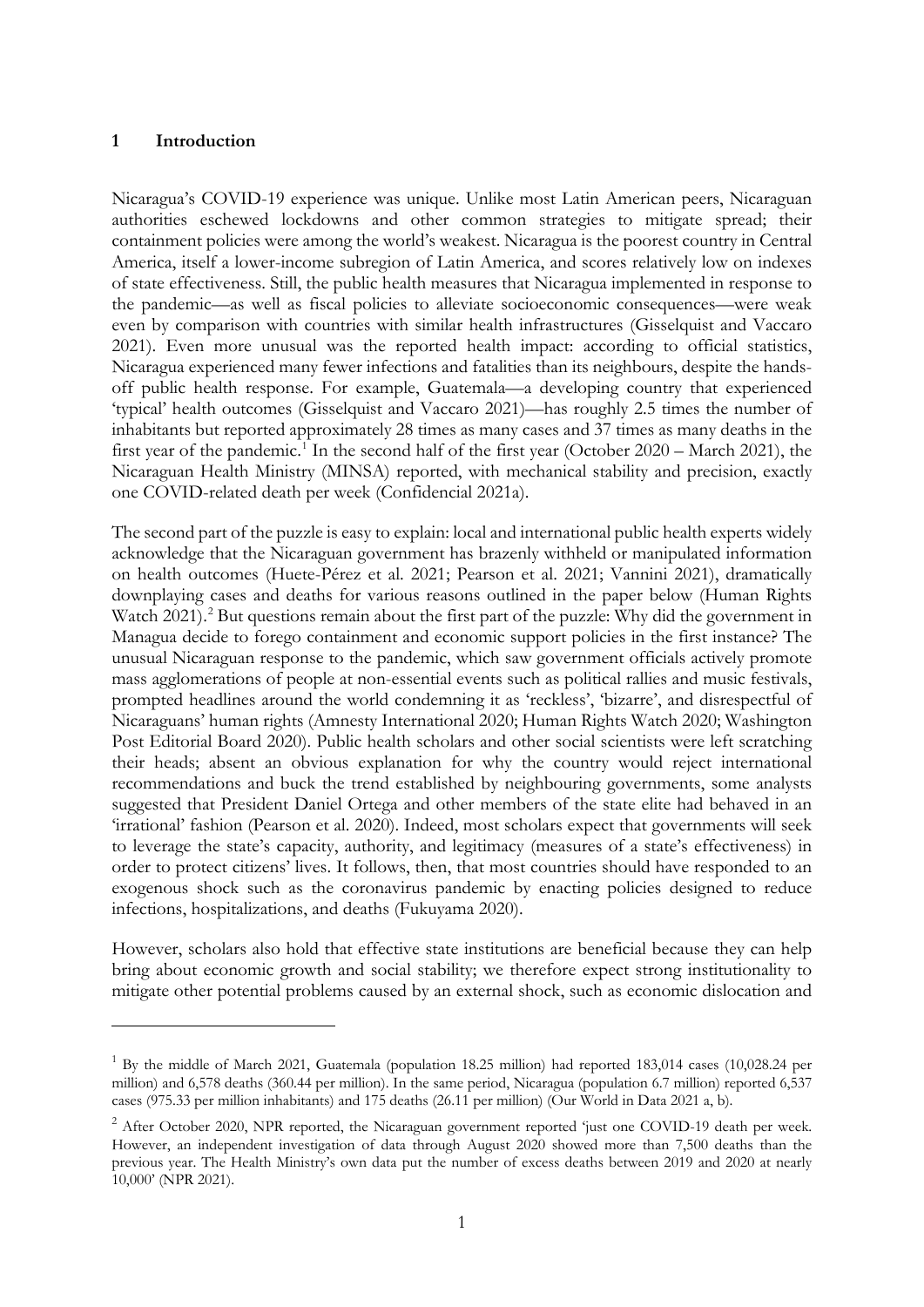social conflict. Therefore, theories of governance and the state leave open the possibility that policy responses to the COVID-19 pandemic could be optimized towards outcomes beyond the realm of public health. They also acknowledge that state capacities—in this case, the robustness of a state health system—do not by themselves determine pandemic response; existing research shows that state resources are mobilized in different ways and to different ends depending on the leadership in place (Enriquez et al. 2020; Fukuyama 2020). Therefore, analyses of COVID-19 and the state in the Global South should examine all dimensions of state effectiveness while also considering the specific context in which governmental policy decisions are made (paying special attention to the unique interests and worldviews of top leaders in charge at the time of the pandemic).

A close analysis of the Nicaraguan case, one that explores how the COVID-19 challenge overlapped with an existing political and economic crisis, can explain the country's outlier response to the pandemic. When Nicaragua's first cases were reported in March 2020, the country was in the midst of a severe economic recession born from a political crisis that began two years earlier. In the spring of 2018, an avalanche of street protests against the authoritarian rule of President Daniel Ortega—in power since 2007—disrupted the normal functioning of society and called into question the government's legitimacy (its right to continue ruling) and authority (its ability to exercise power to, among other things, bring about order and security) (The Economist 2018b). While security forces came close to losing territorial control in only a few isolated instances, many observers expected the ruling Sandinista National Liberation Front (FSLN) to either collapse under domestic and international pressure or accede to protesters' demands to hold democratic elections (The Economist 2018a). The Ortega government only regained its footing after ordering a violent crackdown—one which claimed at least 300 lives and prompted strong criticism from international human rights bodies—that further polarized society and led more actors in Nicaragua and beyond to question the government's continued hold on power (IAHCR 2018). Ortega and his wife, Vice President Rosario Murillo, argued that domestic and international criticism formed part of deliberate attempts to delegitimize their family's rule and bring about a 'coup' (Fernando Álvarez 2018). When the World Health Organization (WHO) declared a global pandemic, government elites in Nicaragua had to reckon with not only problems of state capacity (the number of beds, doctors, medical equipment, etc.), but also vulnerabilities in terms of state legitimacy and authority.

The government's lack of transparency admittedly makes it difficult to document policy-makers' motives and reasoning as they navigated the pandemic. But limited official communiqués and leaked government documents provide important clues. Restricted or distorted information also complicates the assessment of public health impacts. Reporting from independent medical associations and other Nicaraguan civil society actors, when juxtaposed with official statistics, provides some insights; international observers, including multilateral public health institutions and human rights organizations, help to round out the picture. But absent information that is comparable in its completeness to that provided by other countries, definitive conclusions about the health impact of COVID-19 on Nicaragua—let alone cross-country comparisons—are unsustainable at this time. This analysis focuses on the period between March 2020 (when the first infections were reported in Nicaragua) and March 2021 (when the first vaccines arrived). For reasons discussed below, it has become even more difficult to obtain credible death and case statistics after March 2021.

This paper argues that, rather than optimizing for fewer cases and deaths (as many studies would assume), the authoritarian government of President Daniel Ortega instead attuned its pandemic response to other, political and economic variables. *Al pueblo de Nicaragua y al mundo*, a May 2020 White Paper from Ortega's office, declared that Nicaragua would 'seek a balance between public health and a healthy economy' (Secretaría Privada para Políticas Nacionales 2020). In practice, the government response leaned towards the latter. In the context of pre-existing political instability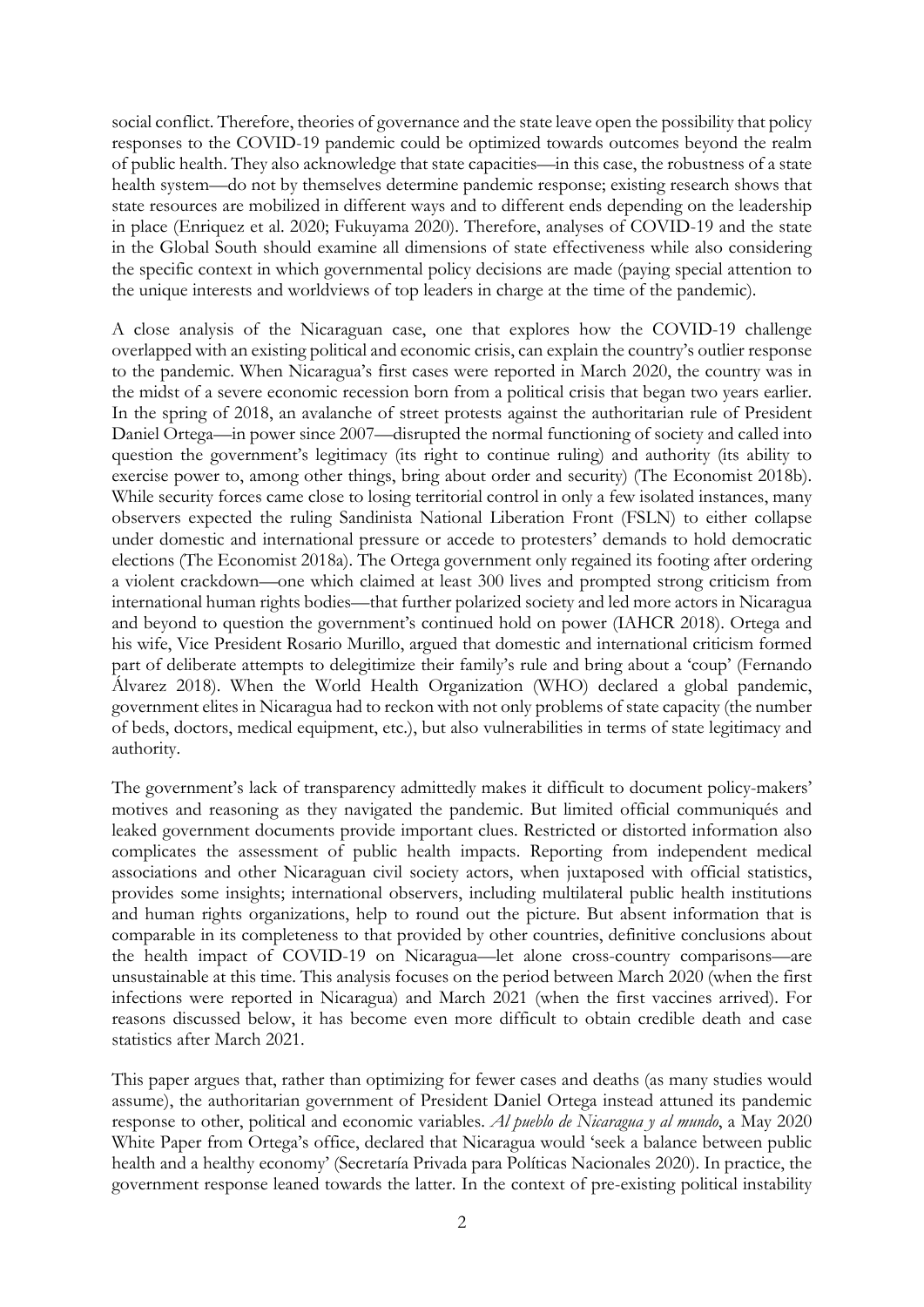that threatened the regime's legitimacy and survival, policy-makers were especially interested in safeguarding macroeconomic indicators and fomenting a sense of normalcy and continuity among the populace. For related reasons, they demonized calls for quarantines (suggesting that those measures would disrupt growth and normalcy) and severely restricted public health information. Independent monitoring by Nicaraguan civil society, along with excess death statistics (the country ranked third-worst in the world as of August 2020), suggests that health outcomes were, at minimum, far worse than the government reported (Financial Times coronavirus tracker; NPR 2021). At the same time, the Nicaraguan economy performed better (measured by the annual Gross Domestic Product growth rate) than the Latin American average in 2020, though it is still unclear the extent to which lockdowns—or lack thereof—explain this performance gap. Furthermore, by the end of the period covered in this article, ruling elites implemented new laws in the context of the pandemic that further criminalized political and civil society leaders who had called for international sanctions, a democratic transition, or the FSLN's removal from power. After one year of pandemic, in other words, President Daniel Ortega's regime looked more consolidated than it did prior to it.

Though the impact of COVID-19 on Nicaraguan society is currently difficult to measure, its government's outlier policy response makes the country uniquely valuable for debates on why some states were more effective than others in responding to the pandemic. A close analysis of the case highlights well-known challenges to state-centred, comparative analysis; for example, countries' tendency to underreport public health outcomes is an important theme here. But the Nicaraguan case also raises wider questions about how to frame and approach individual country studies. In Nicaragua, government and leadership mattered more than state resources or capacities; the latter created the context and imposed constraints, but the former ultimately determined the policy response. To understand the connection between the two requires that we look beyond state capacity and ask how state elites perceived the ways in which the pandemic might affect state legitimacy and authority. In adopting a leadership lens to understand the state–pandemic nexus in Nicaragua, this article also engages the topics of denialism and regime type, exploring how these concepts can be constructively employed to analyse and classify cases.

## **2 The initial response: quasi-denialism**

According to most democracy indexes Nicaragua is a fully-consolidated authoritarian regime, and ranks among the least democratic countries in the Western hemisphere (Economist Intelligence Unit 2021). Regime type deepens the puzzle of the Nicaraguan response to the pandemic. In comparing policy responses between democracies and non-democracies, some initial studies noted that the latter were quicker to impose quarantines, lockdowns, and other restrictions in order reduce infections, prevent hospitalizations, and therefore save lives (Cheibub et al. 2020). Authoritarian governments, the thinking goes, may be more willing than democratic systems to assume certain political costs—namely, the curtailment of citizens' basic civil rights—associated with drastic mitigation policies. In controlling all branches of the Nicaraguan government, President Ortega and Vice President Murillo had wide latitude to act as they deemed fit; in fact, scholars have argued that Nicaragua's pandemic response—in its lack of transparency or accountability, and in the disproportionately controlling role played by the presidential couple further underscored the authoritarian character of the country's political regime (Thaler 2021). And yet, despite facing few checks against their ability to act upon policy preferences, Ortega and Murillo decided against restricting gatherings or movement of citizens. In fact, in the first month of the pandemic Nicaraguan authorities adopted a quasi-denialist stance, assuring citizens that the virus was not likely to cause widespread infections or hospitalizations; extraordinary measures, they suggested, were uncalled for and life should go on as usual. To understand this unique initial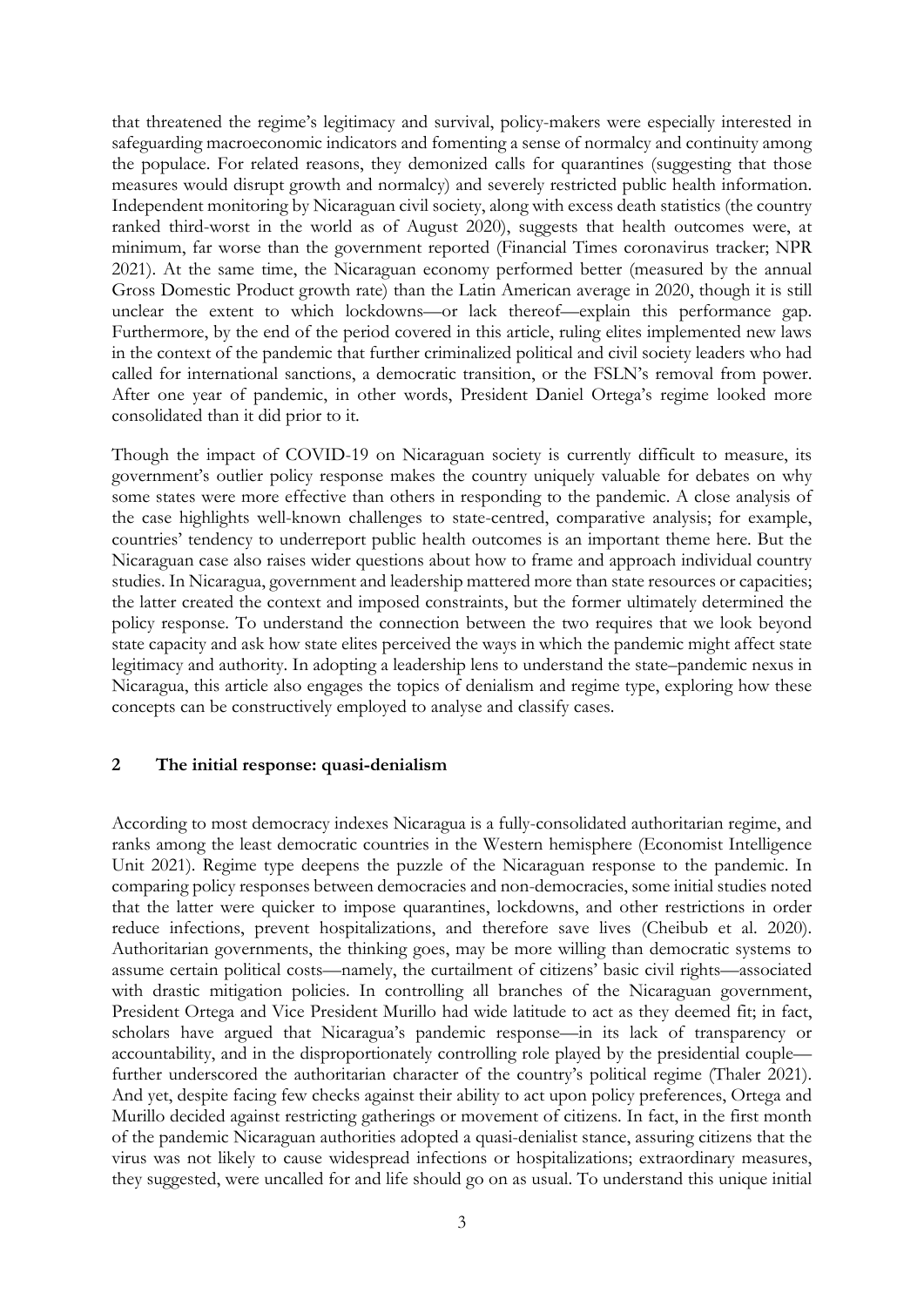response in the March-April 2020 period, researchers should take note of the political context in Nicaragua, asking how state elites previously consolidated their power and how they perceived future risks to their continued rule.

A pre-existing political and economic crisis, dating back to the spring of 2018, 'conditioned' the ways in which state and society responded to the arrival of COVID-19 three years later (Jarquín and Martí i Puig 2021). After arriving at the presidency through free elections in 2007, President Ortega gradually consolidated control over the judicial and legislative branches of government, as well as key institutions including the country's security forces. The FSLN, by then completely hegemonized by the Ortega family, was able to achieve stable authoritarian rule by manipulating elections, repressing dissent, reaching corporatist agreements with key non-state actors—namely, the business elite and the Catholic Church—and offering social peace and consistent economic growth to the population at large (Thaler 2017). In April 2018, however, latent resentments over the Ortega family's political project exploded in the form of massive street demonstrations. Over a period of roughly six weeks, protesters vandalized government propaganda and erected roadblocks across the country in a bid to force Ortega to the negotiating table, disrupting the state's ability to provide order and stability. A resultant anti-government coalition—composed of civil society, student movements, and Ortega's erstwhile allies in the Church and private sector demanded the president's resignation or, at minimum, early elections with full democratic guarantees. In a sultanistic regime where the lines between public and private (and the party and the state) are blurred (López Baltodano 2020; Stuenkel and Feldmann 2017), to satisfy those demands likely would have entailed a significant revision of the present state formation. In response to this broad-based questioning of their legitimacy, Ortega and Murillo denied the antigovernment coalition's self-identification as a peaceful, pro-democracy movement. Instead, they suggested that the Nicaraguan government was the victim of an 'attempted coup attempt' supported by hostile outside actors, including the government of the United States. The FSLN regained full territorial control only after launching a brutal campaign of police and paramilitary violence that killed hundreds, displaced thousands, and engendered sanctions from the international community. The repression further polarized Nicaraguan society and, combined with other disruptions caused by street protests, contributed to a severe economic recession in 2018. But it also ensured the survival of current state elites, who in July 2018 had claimed victory by assuring Nicaraguans and international onlookers that 'normalcy' had been restored (Jarquín and Thaler 2020).

When WHO officials declared a global pandemic on 11 March 2020 and urged governments to take corresponding measures, the Nicaraguan leadership reacted as if it were carrying forward earlier efforts to neutralize political dynamics that had called their government's legitimacy and future into question. Namely, they denied the nature of the threat, downplayed its severity, and generally worked to ensure that fears associated with COVID-19 did not cause panic or loss of confidence in state institutions. Within days of the WHO declaration, all of Nicaragua's Central American neighbours announced strict lockdowns and closed borders. Meanwhile, Nicaraguan Health Minister Carolina Dávila promised that Nicaragua would do neither of those things (Confidencial 2020). Rather than closing schools or encouraging Nicaraguans to stay at home, Vice President Murillo called on citizens to attend a mass rally on 15 March, titled 'Love in the Times of COVID-19', where they would march in solidarity with other nations affected by the virus (Times of Israel 2020). In other words, Nicaraguan officials did not deny that the pandemic was real; they only denied that it would affect Nicaragua the way it affected other countries (one prominent FSLN radio host told listeners that COVID-19 was a disease of 'rich and bourgeois' countries, not poor ones) (El País 2020). In fact, even as authorities swore off typical mitigation strategies (Huete-Pérez and Hildebrand 2020), leaked Health Ministry documents showed that officials had taken the threat seriously since January 2020, quietly making limited interventions: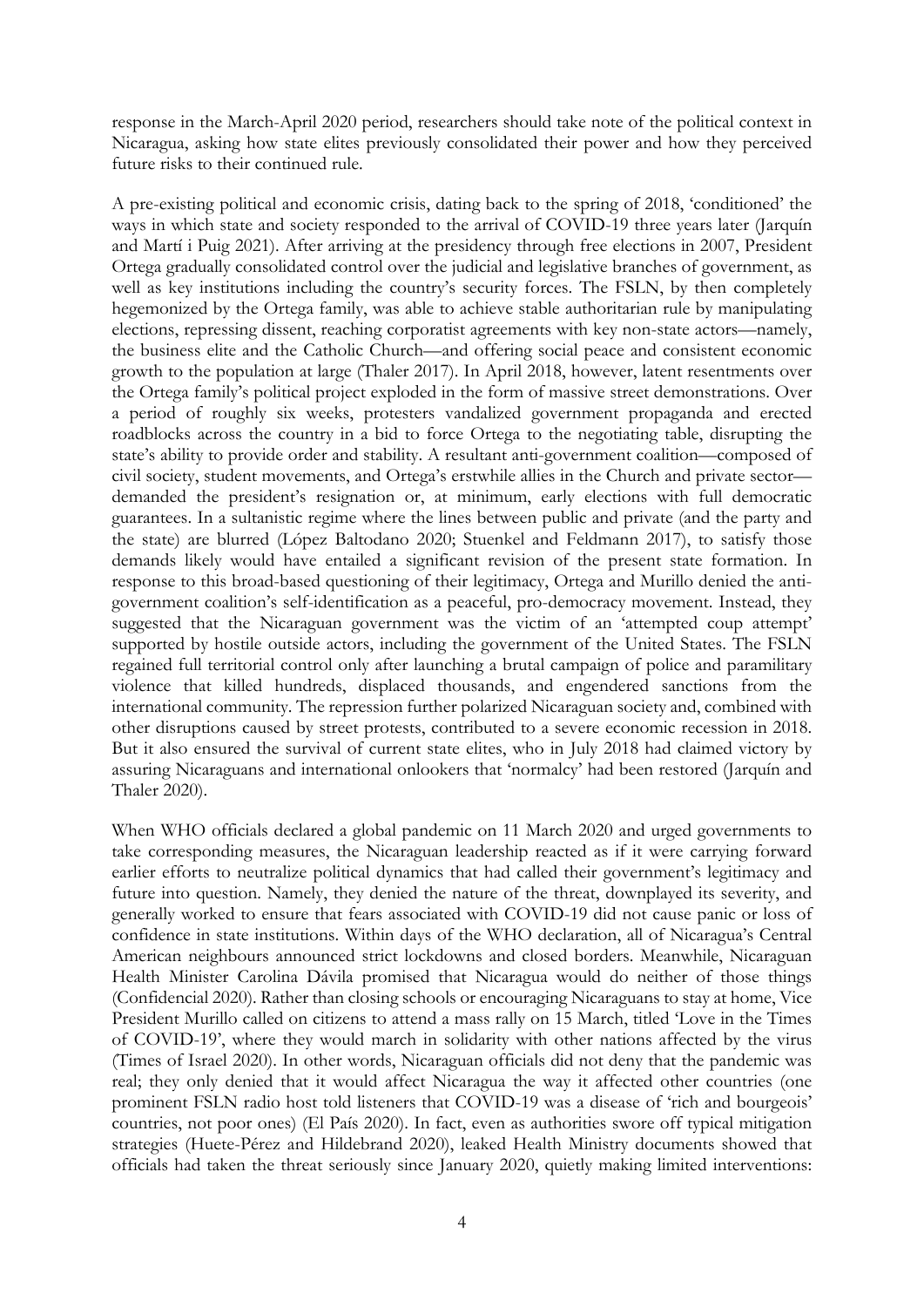preparing hospitals for eventual outbreaks, screening foreign visitors at borders, and creating a system of door-to-door, in-person visits to trace the virus (Ministerio de Salud 2020). The subtle implementation of these policies is difficult to reconcile with the fact that authorities did not initially make them public, instead expressing an official discourse marked by strong elements of denialism. The disconnect between discourse and some policies lent further credence to the view that Ortega and Murillo were constrained by the same cognitive framework they previously adopted in response to the 2018 political crisis, characterized by an impulse to insist on normalcy and continuity, even as severe dislocations were taking place (Jarquín and Martí i Puig 2021).

During the first month of the pandemic, Nicaraguan state elites gave little indication as to why they were not implementing health measures widely adopted across Latin America and strongly recommended by international organizations. With a gross national income per capita of US\$1,850 in 2020 (the Latin American average is \$7,612), Nicaragua had relatively few resources to mobilize towards pandemic response (World Bank 2020b). Measured in terms of physicians and hospital beds per 1,000 people, the country also lags behind the regional average when it comes to health coverage (World Bank 2020c, d). However, Nicaragua is not the only country with scarce resources and low capacity. Central American neighbours El Salvador, Guatemala, and Honduras all spend less on healthcare systems (as a percentage of GDP) that cover even less of their respective populations (World Bank 2022). Still, only Nicaragua decided against major mitigation strategies.

Compounding the confusion was the fact that Nicaragua was among the last countries in the Western Hemisphere to report a confirmed case and one of the last to acknowledge community transmission. In the first month, the MINSA reported suspiciously low numbers of cases and deaths compared with neighbour countries that had closed borders or issued stay-at-home directives (see Tables 1 and 2).

| Table 1: Total COVID-19 cases and deaths in Central America (cumulative—per million inhabitants) after one |  |
|------------------------------------------------------------------------------------------------------------|--|
| month: 12 March 2020 - 12 April 2020                                                                       |  |

| Country     | Confirmed cases | Confirmed deaths |
|-------------|-----------------|------------------|
| Costa Rica  | 115.78          | 0.58             |
| El Salvador | 19.18           | 0.92             |
| Guatemala   | 8.49            | 0.27             |
| Honduras    | 39.05           | 2.48             |
| Nicaragua   | 1.34            | 0.15             |

Source: author's construction based on Our World in Data/Johns Hopkins University CSSE (Centre for Systems Science and Engineering) COVID-19 data (Our World in Data 2021a).

Table 2: Total COVID-19 cases and deaths in Central America (cumulative—total) after one month: 12 March 2020 – 12 April 2020

| Country         | Confirmed cases | Confirmed deaths |
|-----------------|-----------------|------------------|
| Costa Rica      | 626             | 4                |
| El Salvador     | 159             | 6                |
| Guatemala       | 180             | 5                |
| <b>Honduras</b> | 419             | 25               |
| Nicaragua       | 9               | 1                |

Source: author's construction based on Our World in Data/Johns Hopkins University CSSE COVID-19 data (Our World in Data 2021a).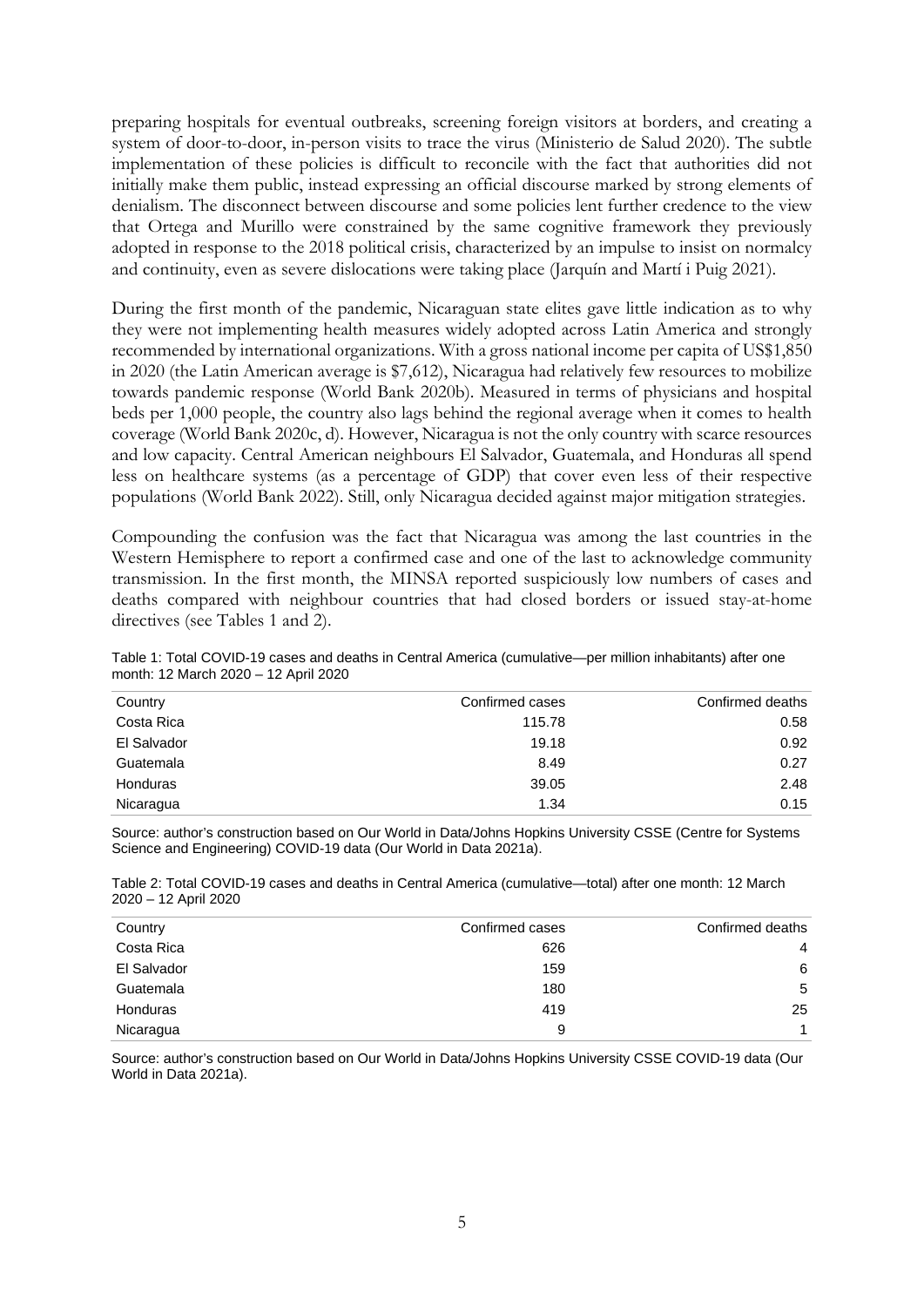Some sympathetic voices celebrated that Nicaragua had the lowest infection rate in the hemisphere (Perry 2020); but the Nicaraguan government refused to disclose how many tests it had conducted, making it impossible to verify the real extent of the spread.<sup>[3](#page-7-0)</sup> Furthermore, journalistic investigations found indications of widespread community transmission (such as unusual numbers of hospitalizations and burials), as well as evidence that doctors and public health officials were being punished for encouraging the population to self-quarantine and take other measures. As the founder and president of the Nicaraguan Academy of Sciences put it, the country lacked 'credible public data to understand the degree to which COVID-19 had spread in the country' (Huete-Pérez 2020), a claimed echoed by officials from the Pan-American Health Organization (PAHO), who charged Nicaragua with failing to provide accurate data and implementing 'inadequate' prevention and control policies (France 24 2000).

These inconsistencies led to the creation of the so-called Citizens' Observatory—a conglomerate of public health experts, doctors, and civil society actors—which went directly to hospitals to attempt an unofficial account of the pandemic's reach. In the first month of the pandemic, the Observatorio Ciudadano reported orders of magnitude more infections than the government (see Table 3).

Table 3: Total COVID-19 cases (cumulative) after one month: 12 March 2020 – 11 April 2020

| Official confirmed cases (MINSA)                              |     |
|---------------------------------------------------------------|-----|
| Unofficial count of 'suspected' cases (Citizens' Observatory) | 202 |
|                                                               |     |

Source: author's construction based on Our World in Data/Johns Hopkins University CSSE (Centre for Systems Science and Engineering) COVID-19 data (official confirmed cases) (Our World in Data 2021a) and Observatorio Ciudadano COVID-19 en Nicaragua data (unofficial count) (Observatorio Ciudadano, multiple dates).

The disconnect between official and unofficial counts added to the chaos and further polarized Nicaraguan society. Many opposition voices accused the government of punishing the population through its unorthodox pandemic response, a claim which some scholars echoed: the Ortega government's policies and lack of transparency were, as one analyst put it, 'consistent with and a continuation of the crimes against humanity committed in 2018 and 2019' (Cupples 2020).

Throughout the turbid first few weeks of the pandemic, President Daniel Ortega was entirely absent. Perhaps hoping to avoid alarming the population, he went more than a month without making appearances or statements of any kind. When he finally delivered a televised speech on 15 April 2020, he hinted for the first time at an official explanation for why the government had decided against lockdowns, quarantines, or stay-at-home orders: 'Nicaraguans haven't stopped working', the leader explained, 'because if they stop working the country will die' (El 19 Digital 2020). Ortega was apparently alluding to a wider trade-off facing countries across the world, especially in developing regions: between protecting lives and protecting economic livelihoods. This simple explanation for the lack of lockdowns would mature in the subsequent weeks, though questions would remain.

<span id="page-7-0"></span><sup>&</sup>lt;sup>3</sup> Our World in Data reports no data on the number of tests realized in Nicaragua. See also Huete-Pérez (2020).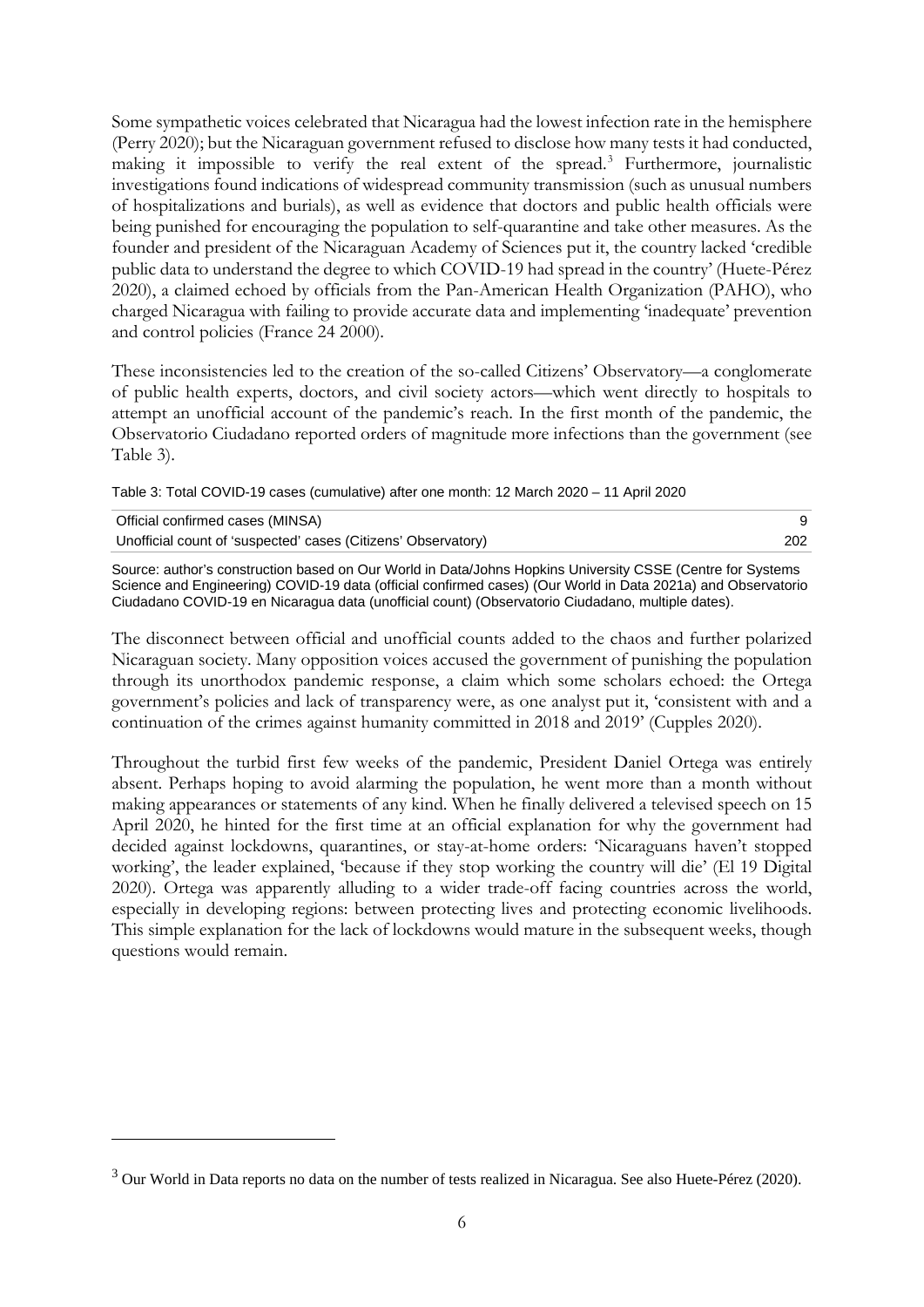#### **3 A Swedish model for poor countries?**

In a subsequent televised speech on the 1 May holiday, President Ortega reiterated these arguments. Calls to stay at home, he once again suggested, threatened to 'destroy' an economy driven primarily by the informal sector. This time, however, the Nicaraguan head of state expanded upon another theme: the pandemic's intersection with the country's pre-existing political crisis. Specifically, he claimed that those groups calling for quarantines and physical distancing were the same ones that had allegedly attempted a 'coup' against his government in 2018. He told Nicaraguans that bad-faith opposition groups, disguised as medical professionals and civil society organizations, were seeking to exploit the pandemic in order to undermine the stability and order that the regime had achieved at great cost (Luna 2020). Both of these implied policy logics—one preoccupied with employment and economic growth, the other concerned with the threat that the pandemic posed to state authority and legitimacy—were made explicit through government communiqués around this time. On 15 May 2020, the Nicaraguan presidency responded to growing international criticism by releasing a 'White Paper' explaining the reasoning behind its unorthodox pandemic response.

The 73-page document, titled *To the Nicaraguan People and the World: A Report on COVID-19 and a Singular Strategy*, made the formal argument that quarantines, lockdowns, and stay-at-home orders were inappropriate in the context of the second-poorest country in Latin America and the Caribbean: 'The policy is based on the fact that 40 per cent of the population lives in rural areas and 80 per cent of urban workers belong to the informal sector' (Secretaría Privada para Políticas Nacionales 2020: 3). On the one hand, the document defended the government's public health choices by pointing to certain qualities and attributes particular to the Nicaraguan case. Its 'singular' approach of eschewing lockdowns was allegedly justified, for example, because the country's 'Family and Community Health Model'—a framework that taps local and municipal networks in order to target and expand state interventions in public health—made it betterprepared to weather the pandemic than other countries with similar income levels. On the other hand, the White Paper made a more generalizing, abstract argument about economic costs associated with lockdowns. The authors noted that the United Nations Economic Commission for Latin America (ECLA) projected that the region—where most countries acted swiftly to close borders and prevent mass gatherings—would experience its worst GDP contraction since the 2008 global financial crisis. Interruptions to economic activity caused by quarantines, the document implied, were the main culprit: 'In the face of such unfavorable scenarios at the regional and global levels, the Government of Reconciliation and National Unity (GRUN) has not declared a quarantine or closed the economy … Nicaragua will seek a balance between public health and a healthy economy' (Secretaría Privada para Políticas Nacionales 2020: 16). Officials added that major interventions of this sort would not do much, in any event, to prevent stresses on the health system; this idea was consistent with claims from Nicaraguan scientists that the government was seemingly pursuing a 'herd immunity' strategy (Huete-Pérez et al. 2021). Despite arguing that Nicaragua's response was 'singular', and even though it rejected a 'one-size-fits-all' approach to the pandemic, the document also invited other developing countries to emulate Nicaragua's handsoff approach given the economic trade-offs. In doing so, the White Paper compared the Nicaraguan response to that of Sweden, a high-income European country with a robust state health infrastructure that also imposed fewer physical distancing measures than its peers: 'Nicaragua and Sweden represent alternatives to the total "lockdown" of a developing country and developed country, respectively … Nicaragua is the same example as Sweden, but among developing countries' (Secretaría Privada para Políticas Nacionales 2020: 12–13).

Additionally, the White Paper fleshed out Ortega's arguments regarding the country's unique political context. First, it acknowledged that Nicaragua—unlike Central American neighbours and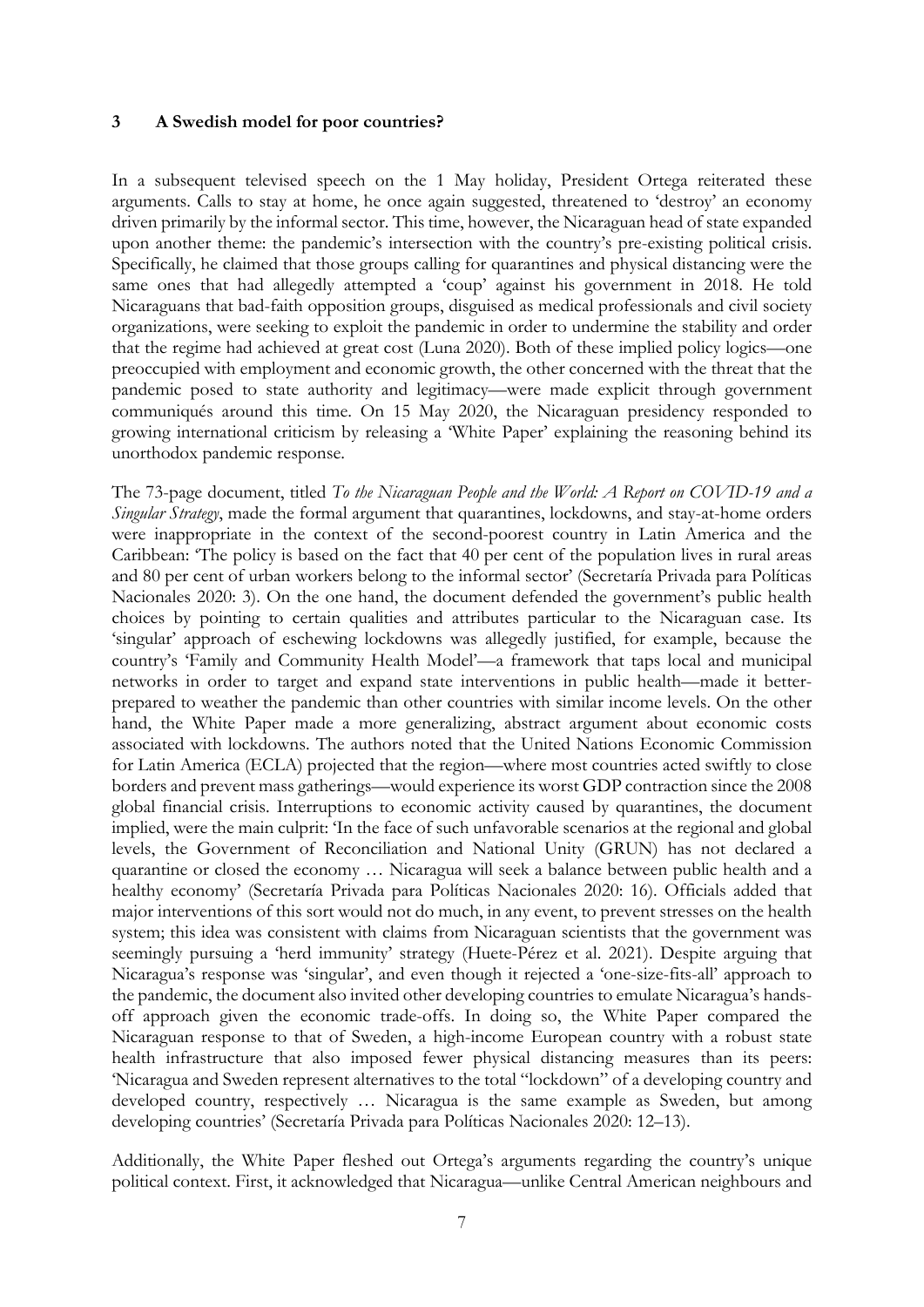the Latin America region more generally—was already experiencing an economic recession when the virus hit in 2020, largely as a result of the 2018 political crisis. Having achieved an annual GDP growth rate higher than 4 per cent for eight years in a row, the Nicaraguan economy contracted by over 3 per cent in 2018 and 2019 (see Table 4).

| Country                     | 2017 | 2018   | 2019   |
|-----------------------------|------|--------|--------|
| Costa Rica                  | 4.2  | 2.1    | 2.2    |
| El Salvador                 | 2.3  | 2.4    | 2.6    |
| Guatemala                   | 3.1  | 3.2    | 3.9    |
| <b>Honduras</b>             | 4.8  | 3.8    | 2.7    |
| Latin America and Caribbean | 1.9  | 1.6    | 0.8    |
| Nicaragua                   | 4.6  | $-3.4$ | $-3.7$ |

Table 4: GDP growth (annual %), three years preceding coronavirus pandemic (2020)

Source: author's construction based on World Bank (2020a).

The economic costs of lockdowns, authorities believed, were even less acceptable in this scenario. Second, the White Paper argued that criticism of the government's pandemic response, both at home and abroad, was politically motivated:

With the ongoing COVID-19 pandemic, the coup-plotting opposition of Nicaragua and its sponsors among US covert operations agencies have lashed out with a massive disinformation campaign; following their old habit of lying daily to the Nicaraguan people in an attempt to undermine confidence in the government; they have seen in the pandemic a great opportunity to terrorize and disinform the population … They criticize the government for not establishing quarantines, closing borders, prohibiting the entry of foreigners to national territory, or closing public schools and universities, all with the purpose of weakening the economy. (Secretaría Privada para Políticas Nacionales 2020: 45)

In other words, state elites denied the nature of criticism from health professionals, civil society, and international organizations. Rather than being interested in reducing infections and hospitalizations, officials argued, these actors were reviving the 'coup attempt' from 2018, in alliance with hostile outside forces in the United States, Europe, and parts of Latin America. In the face of those attacks, the Nicaraguan presidency argued, 'the economy must be protected in order to avoid an increase in poverty and all that would represent in terms of health, morbidity and mortality'.

The White Paper clarified much of the logic behind Nicaragua's outlier response to the pandemic, but several questions remained unanswered. For example, the document did not explain why the presidency had waited until the end of May—well over two months after the pandemic had been declared—in order to explain its 'singular' policies to the population in any detail. Nor did the White Paper offer an explanation for the lack of widespread, easily accessible testing; nothing in the document suggested that testing or contract tracing were contradictory to the overall strategy of keeping the country open for business. Finally, while it explained why the government had not decreed lockdowns, closed schools, or restricted economic activities, it failed to explain why officials had actively promoted non-essential gatherings such as sporting events, festivals, and political rallies.

In retrospect, President Ortega and his inner circle—in having a quasi-denialist initial reaction to the pandemic—may have been prisoners of the same cognitive framework that guided them through the political instability of 2018 (Jarquín and Martí i Puig 2021). Sensitive to any shocks either natural or human-made—which might lead Nicaraguans to question the government's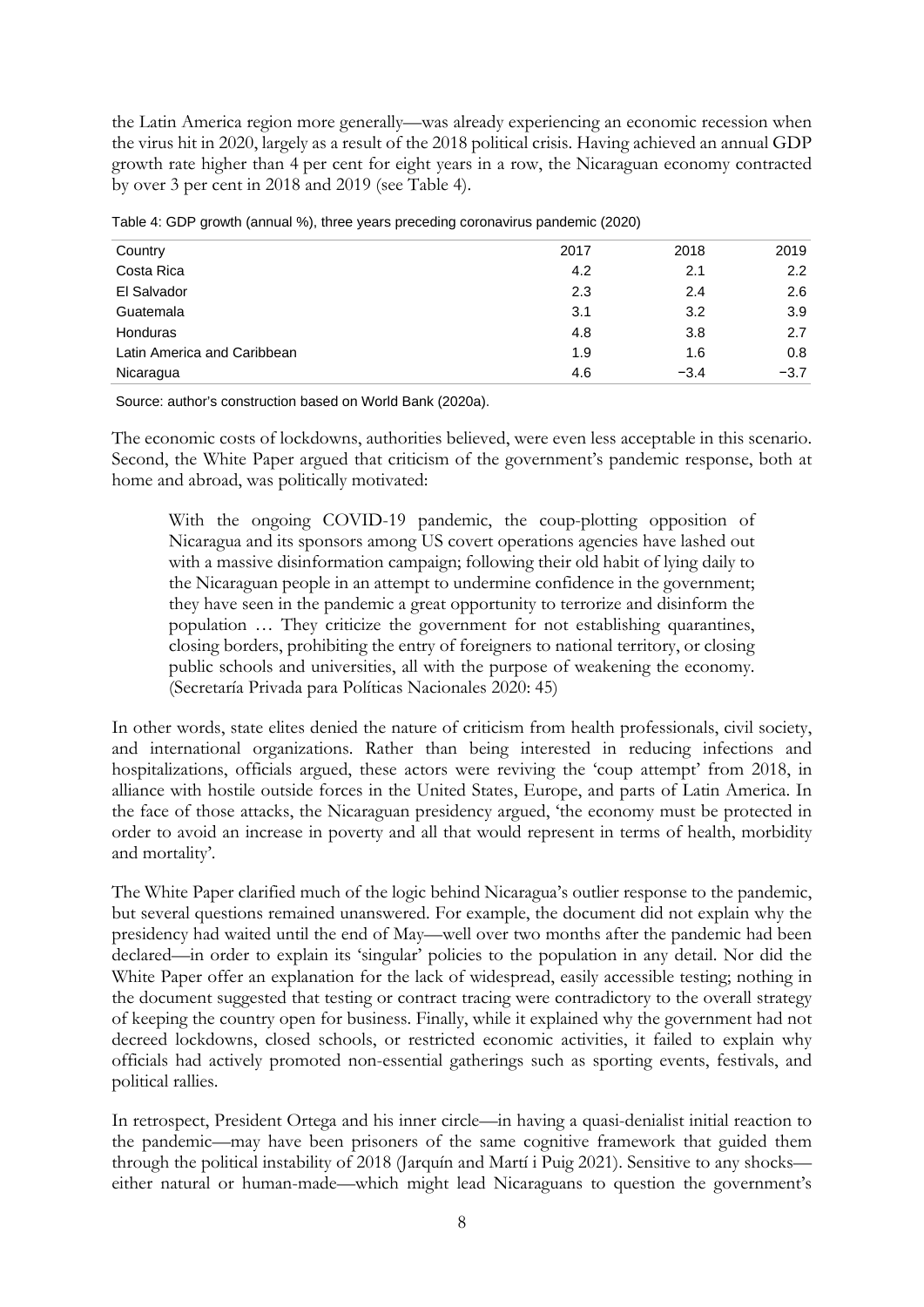legitimacy or ability to provide stability, state elites were led by an impulse to insist on normalcy and continuity. In the first month of the pandemic, said impulse led officials to tell Nicaraguans that COVID posed no threat; they also took actions to censor citizens calling for quarantines and mask-wearing, accusing some of deliberately attempting to sow panic in the population (Parkin Daniels 2021). Most of this denialist impulse subsided over time, as official sources of authority started encouraging citizens to wear masks indoors and increase hand-washing.

Regardless, the government never stopped policing information regarding infections, hospitalizations, deaths, and tests realized—an issue the White Paper danced around. In response to claims that officials had drastically distorted information to minimize the death toll, the document simply stated that the number of deceased due to viral disease was, *prima facie*, not unusual. It omitted mention of the strikingly low number of reported infections compared with Central American neighbours (see Tables 5 and 6).

Table 5: Total COVID-19 cases and deaths (cumulative—per million inhabitants) by the time of White Paper publication: 12 March 2020 – 25 May 2020

| Country         | Confirmed cases | Confirmed deaths |
|-----------------|-----------------|------------------|
| Costa Rica      | 185.05          | 1.95             |
| El Salvador     | 304.21          | 5.37             |
| Guatemala       | 206.03          | 3.23             |
| <b>Honduras</b> | 416.28          | 18.09            |
| Nicaragua       | 41.63           | 2.54             |

Source: author's construction based on Our World in Data/Johns Hopkins University CSSE COVID-19 data (Our World in Data 2021a).

|                      |  | Table 6: Total COVID-19 cases and deaths (cumulative—total) by the time of White Paper publication: 12 March |  |  |  |
|----------------------|--|--------------------------------------------------------------------------------------------------------------|--|--|--|
| $2020 - 25$ May 2020 |  |                                                                                                              |  |  |  |

| Country     | Confirmed cases | Confirmed deaths |
|-------------|-----------------|------------------|
| Costa Rica  | 951             | 10               |
| El Salvador | 1983            | 35               |
| Guatemala   | 3,760           | 59               |
| Honduras    | 4,189           | 182              |
| Nicaragua   | 279             | 17               |

Source: author's construction based on Our World in Data/Johns Hopkins University CSSE COVID-19 data (Our World in Data 2021a).

By the date of the document's release, the Nicaraguan Health Ministry had acknowledged only 17 COVID-related deaths; however, the Citizens' Observatory's unofficial count—which had begun to be cited in international coverage in parallel to official statistics—reported 598 'suspected' COVID-19 deaths by that point (see Table 7).

Table 7: Total COVID-19 deaths (cumulative—total) by the time of White Paper publication: 12 March 2020 – 25 May 2020

| Official confirmed deaths (MINSA)                                    |     |
|----------------------------------------------------------------------|-----|
| Unofficial count of 'suspected' COVID deaths (Citizens' Observatory) | 598 |

Source: author's construction based on Our World in Data/Johns Hopkins University CSSE COVID-19 data (official confirmed deaths) (Our World in Data 2021a) and Observatorio Ciudadano COVID-19 en Nicaragua data (unofficial count) (Observatorio Ciudadano, multiple dates).

The wide gap between official and unofficial statistics persisted throughout the year covered by this analysis (see Table 8), as did the enormous gap between reported health outcomes in Nicaragua compared with Central American neighbours (see Tables 9 and 10), which reported over 15 times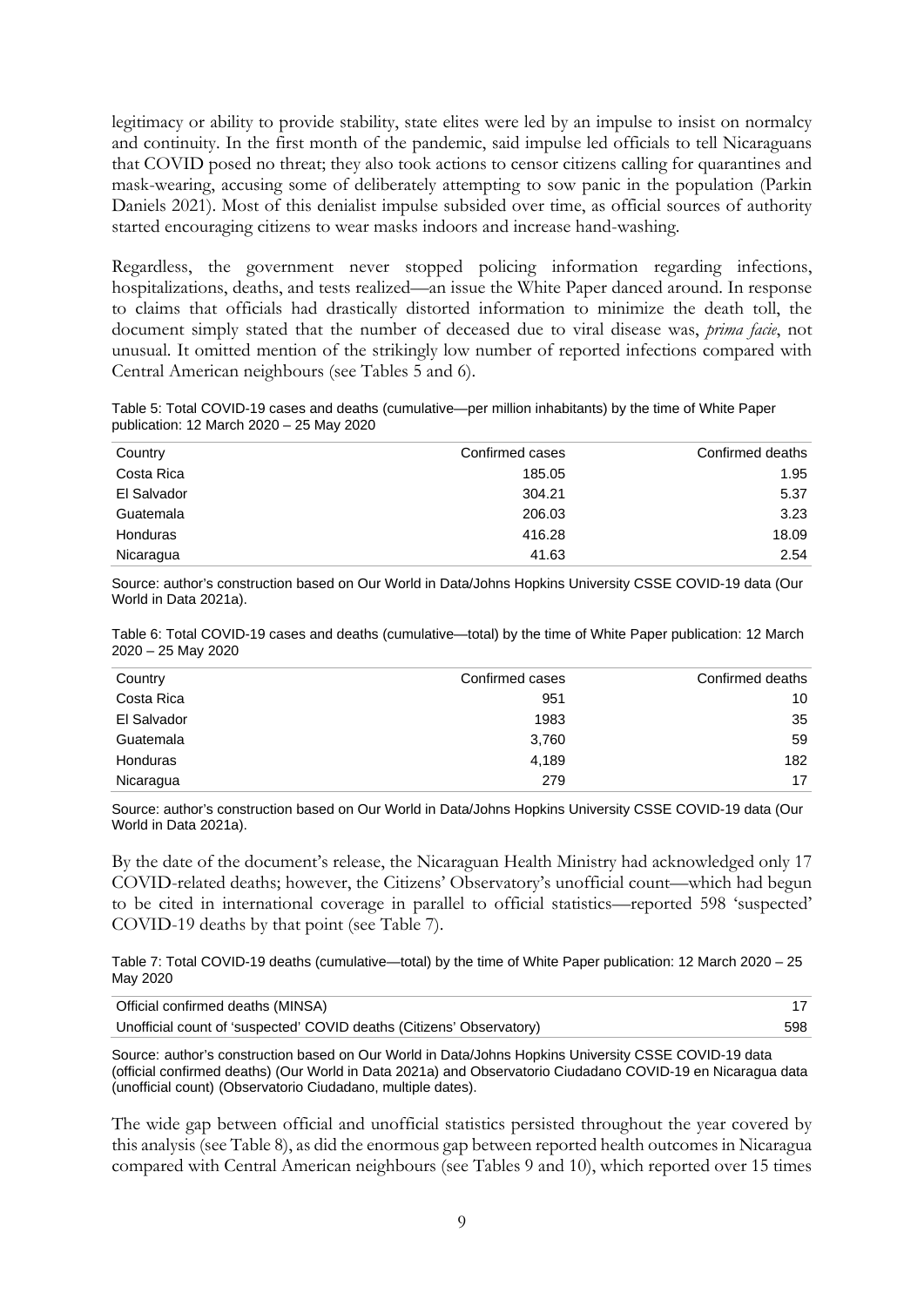as many COVID-related deaths per million inhabitants on average. Independent investigations by Nicaraguan journalists proved how the Nicaraguan government had massaged the data. Based on leaked data from the Nicaraguan Health Ministry, one investigation found that thousands of deceased patients, having tested positive for COVID-19 during hospitalization, were listed on their death certificates as having died of other causes (most often atypical pneumonia or hypertension) (Miranda and Salazar 2021). An investigation by *The Lancet*, based on interviews with Nicaraguan physicians, corroborated claims that doctors had been fired or otherwise sanctioned for speaking publicly about the virus and pressured to misreport any deaths resulting from COVID-19; some even reported 'having been pressured into denying patients oxygen' in order to suppress evidence of COVID-19 (Parkin Daniels 2021).

Table 8: Total COVID-19 cases and deaths (cumulative—total) after one year: 12 March 2020 – 10 March 2021

|                                                                          | Cases  | Deaths |
|--------------------------------------------------------------------------|--------|--------|
| Official confirmed cases (MINSA)                                         | 6.537  | 175    |
| Unofficial count of 'suspected' cases and deaths (Citizens' Observatory) | 13.237 | 3.002  |

Source: author's construction based on Our World in Data/Johns Hopkins University CSSE COVID-19 data (official confirmed cases) (Our World in Data 2021a) and Observatorio Ciudadano COVID-19 en Nicaragua data (unofficial count) (Observatorio Ciudadano, multiple dates).

Table 9: Total COVID-19 cases and deaths (cumulative—per million inhabitants) after one year: 12 March 2020 – 11 March 2021

| Confirmed cases | Confirmed deaths |
|-----------------|------------------|
| 40,441.69       | 554.19           |
| 9,482.86        | 296.85           |
| 9,925.72        | 357.87           |
| 17.532.26       | 428.40           |
| 975.33          | 26.11            |
|                 |                  |

Source: author's construction based on Our World in Data/Johns Hopkins University CSSE COVID-19 data (Our World in Data 2021a).

Table 10: Total COVID-19 cases and deaths (cumulative—total) by the time of White Paper publication: 12 March 2020 – 11 March 2021

| Country     | Confirmed cases | Confirmed deaths |
|-------------|-----------------|------------------|
| Costa Rica  | 207,832         | 2,848            |
| El Salvador | 61,814          | 1,935            |
| Guatemala   | 181,143         | 6,531            |
| Honduras    | 176.427         | 4,311            |
| Nicaragua   | 6,537           | 175              |
|             |                 |                  |

Source: author's construction based on Our World in Data/Johns Hopkins University CSSE COVID-19 data (Our World in Data 2021a).

We can only speculate as to the reasons why the government chose to restrict information on public health outcomes to such a degree. Economist Quitzé Valenzuela-Stookey points out that transparent information on cases and deaths would have undermined the government's entire strategy of maintaining a sense of normalcy, stability, and continuity: 'If the government's reasoning is that even stringent lockdown measures will be insufficient to prevent nation's health system from being overwhelmed, their lack of transparency and clear messaging makes sense. Announcing resignation to a high death rate would be politically disastrous.' To emphasize the economic costs of lockdowns, Valenzuela-Stookey added, was more politically viable (Valenzuela-Stookey 2020). There was also a strong precedent for this behaviour in Nicaraguan institutions in the recent FSLN era; two Nicaraguan public health scholars note that centralism, insularism, and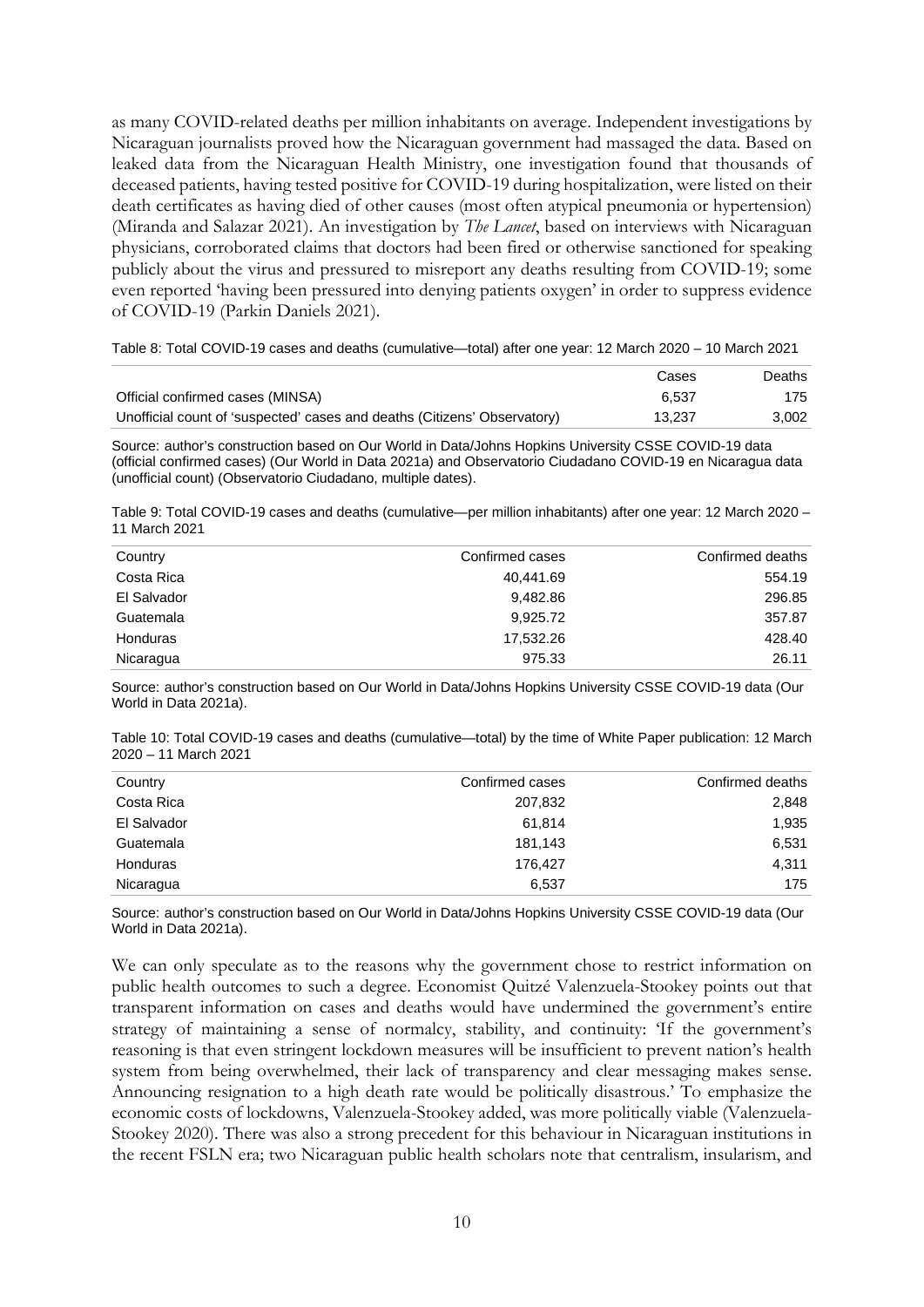data manipulation are central features of a health system defined by 'strong partisan interference and corruption in the health sector' (Sotelo and Vargas 2020).

Though some puzzles remained, the White Paper demonstrated that the state response was not irrational. In flauting most recommendations from the WHO and PAHO, ruling elites followed a discernible strategy—'a strategy of balance between the pandemic and the economy, fighting vigorously against the coronavirus and COVID-19 without closing our economy'—that optimized for economic growth while neutralizing the risk that the pandemic would create political dynamics that might renew calls for regime change. Even though its policies contradicted assumptions that states would mobilize resources to prevent infection and therefore reduce lives, and although policy-makers evinced an unusual resignation to deaths and infections, Nicaragua's outlier response was not necessarily incompatible with prevailing theories of governance. State elites, in this case, behaved as one might expect: they prepared to mitigate the various consequences posed by a multifaceted external shock such as the global pandemic. As the next section discusses, leadership—and, in particular, the way in which specific state elites perceive risks to government and society—determined which consequences (economic growth versus hospitalizations, for example) received the greatest emphasis.

## **4 Health, political, and economic impacts (and problems of interpretation)**

It is difficult to measure the 'success' or 'failure' of state responses to an external shock like the COVID-19 pandemic, given the inevitably multidimensional nature of the challenge. As a recent study of citizen trust in state institutions noted, 'the pandemic and its countermeasures are not only a public health crisis; it is also a global economic shock, a shifter of policy and politics, and a bringer of ubiquitous insecurity and uncertainty. These interlinked crises do not post a uniform challenge' (Brück et al. 2020). Models that predict state responses to the pandemic based on indexes of authority, legitimacy, and capacity must acknowledge that said responses may be unevenly spread across different dimensions of the external shock. In the Nicaraguan case, a unique political context informed the way that state elites perceived the principal risks posed by the pandemic; policy-makers worried that pandemic-related disruptions to daily life and economic growth would fuel opposition claims that state elites lacked the legitimacy or authority to continue governing. The country's unorthodox policies—eschewing lockdowns and keeping the economy open in lieu of economic support policies—were born from those calculations, as previous sections described. Assessing the relative success of those policies is further complicated by the lack of credible data, comparable to that which we have for other countries, on public health impacts in Nicaragua; it is difficult, in other words, to say whether the country fared worse or better than, say, neighbouring Honduras. Nonetheless, a government leadership approach to the state–pandemic nexus in the Nicaraguan case—aside from providing a fuller explanation of the country's unorthodox pandemic policies—points to wider insights on how to approach the comparative study of state responses to the COVID-19 pandemic in the Global South.

The Nicaraguan economy outperformed both Central American neighbours and the Latin American average in 2020, though it is unclear if and how pandemic-related policy responses contributed to this outcome. A quick glance at annual GDP growth rates since the global financial crisis tells a simple story (see Figures 1 and 2). After plummeting alongside the Latin American average in 2008/09, the Nicaraguan economy tracked the regional average for the subsequent decade, growing at a better-than-average pace. In 2018, however, disruptions caused by protests and regime repression saw the Nicaraguan GDP growth rate abruptly crash, falling well below the regional average. While the Nicaraguan economy still contracted in 2020, and though pre-2018 growth rates still seem a distant prospect, Nicaragua managed a soft landing during the COVID-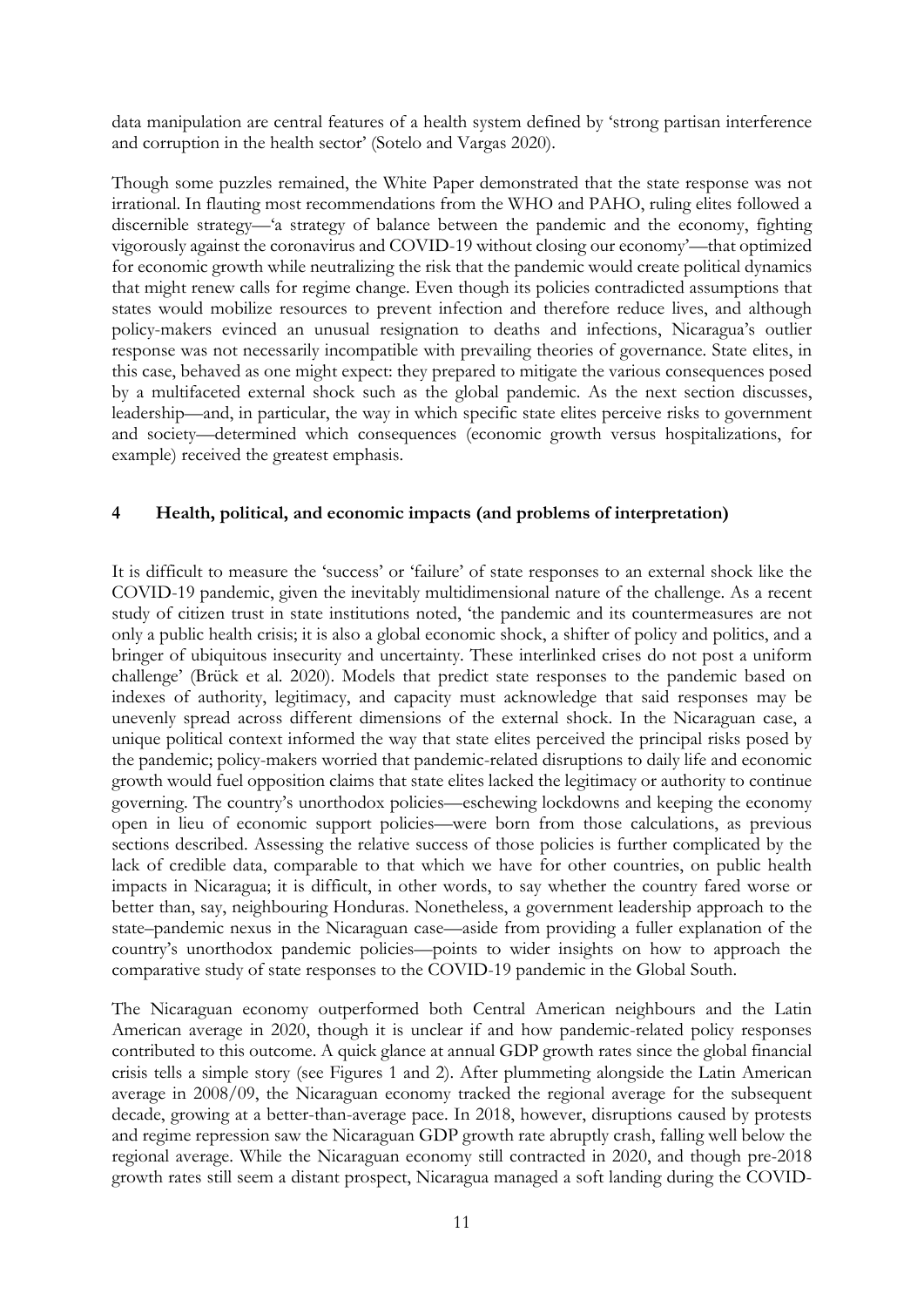19 pandemic in 2020, such that the recession caused by the 2018 political crisis no longer looks out of place in the wider regional panorama. However, questions remain about the role that pandemic-related policies played in this outcome; some recent research, for example, casts doubt on the health–economy binary upon which Nicaragua premised its decision against lockdowns (McKee and Stuckler 2020). Economist Abelardo Medina has suggested that Nicaragua 'leveraged the advantage that other countries were closed' in order to boost agricultural and manufacturing exports (Cota 2021). [4](#page-13-0) Future research will have to consider whether or not the decision to keep the economy open was a good investment in terms of GDP growth or productivity in the long run. And, as Medina notes, any potential economic benefits must be measured against the human cost



Figure 1: GDP growth (annual %), Nicaragua vs Latin America and Caribbean, 2008–20

Source: reproduced from World Bank (2020a) under CC BY 4.0 licence.

<span id="page-13-0"></span><sup>&</sup>lt;sup>4</sup> It is very likely', Medina added, 'that a majority of Nicaraguans were not affected financially [by the pandemic], but the cost was in that they lost family members.'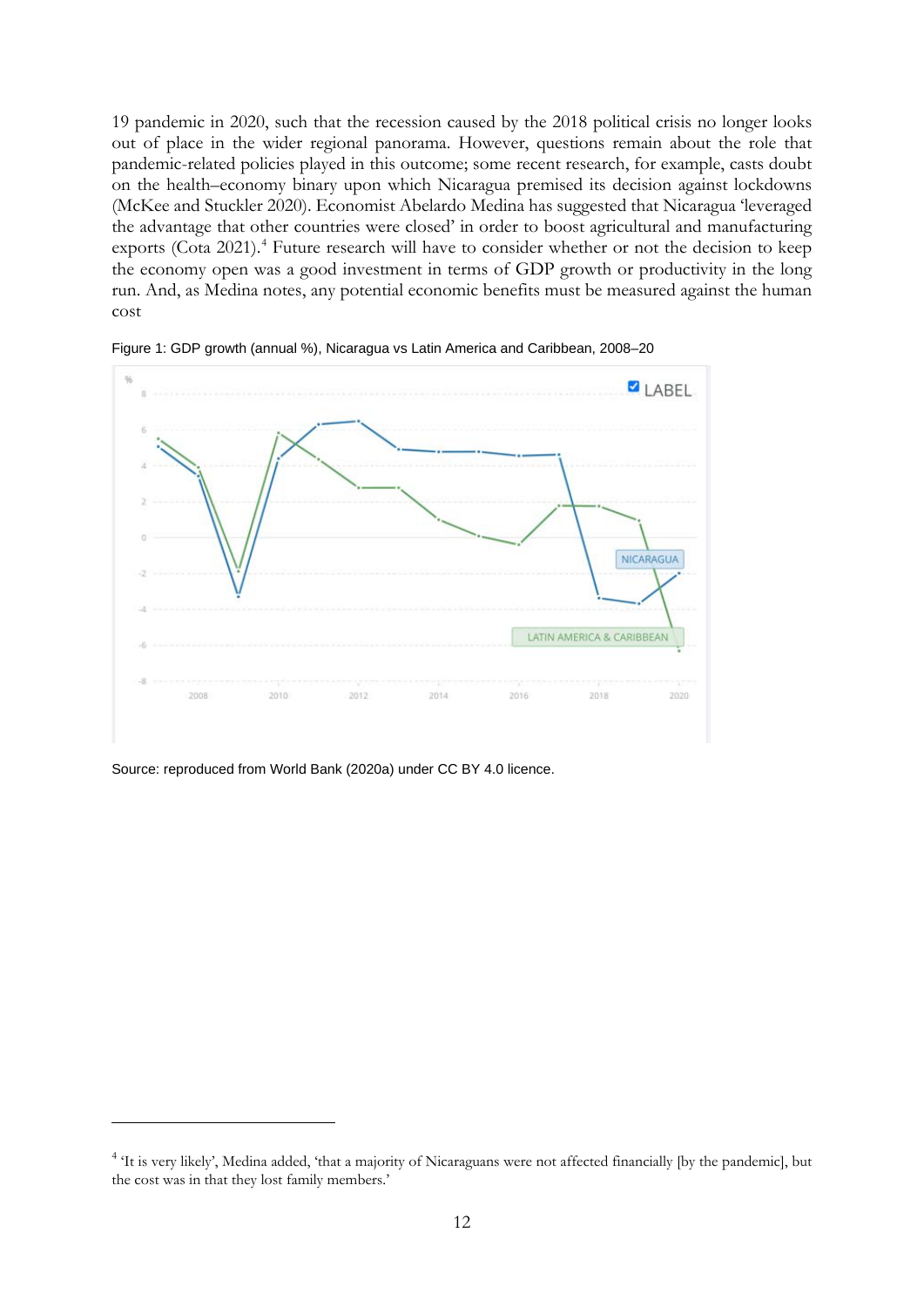

Figure 2: GDP growth (annual %), Nicaragua vs Central American countries, 2017–20

Source: reproduced from World Bank (2020a) under CC BY 4.0 licence.

Unfortunately, it is unusually difficult to calculate the human cost in the Nicaraguan case. During the pandemic's initial stages, many scholars warned that by avoiding major distancing measures or lockdowns, Nicaragua courted the prospect of catastrophically high rates of infections and deaths compared with other Latin American countries. In retrospect, some characterized Nicaragua's pandemic response as 'disastrous' (Schwartz and Thaler 2022). Such a decisive assessment is difficult to sustain given the incompleteness of the data currently available. Comparisons across countries are not possible because the data for Nicaragua—be it the heavily distorted official statistics or unofficial estimates by the Citizens' Observatory—are not directly comparable with the official statistics provided by other countries.

Nevertheless, the available evidence does allow us to conclude that, at minimum, the public health impacts were far worse than what the government acknowledged. A *Financial Times* analysis of excess deaths—held up by many researchers as the 'gold standard' for measuring COVID-related health impacts (Beaney et al. 2020) paints an even darker picture. According to their reporting, only two countries in the world (Ecuador and Mexico) fared worse than Nicaragua in terms of excess deaths (Confidencial 2021b). Based on excess data statistics, one study found that only Tajikistan undercounted COVID-19 deaths on a greater scale than Nicaragua (Karlinsky and Kobak 2021). However, Nicaragua suddenly stopped reporting excess death statistics in August 2020, limiting the viability of cross-country comparisons based on that measure.<sup>[5](#page-14-0)</sup> Assessments must also consider that, in any event, not all outcomes were determined by state policies; in the absence of major quarantine policies, non-state actors (such as business organizations, medical associations, and human rights groups) launched campaigns during peak outbreaks calling on citizens to stay at home. The Citizens' Observatory, without which we would have very little information on health impacts in Nicaragua, was part of this non-state response to the pandemic.

<span id="page-14-0"></span><sup>5</sup> Our World in Data reports no data on excess deaths in Nicaragua after August 2020.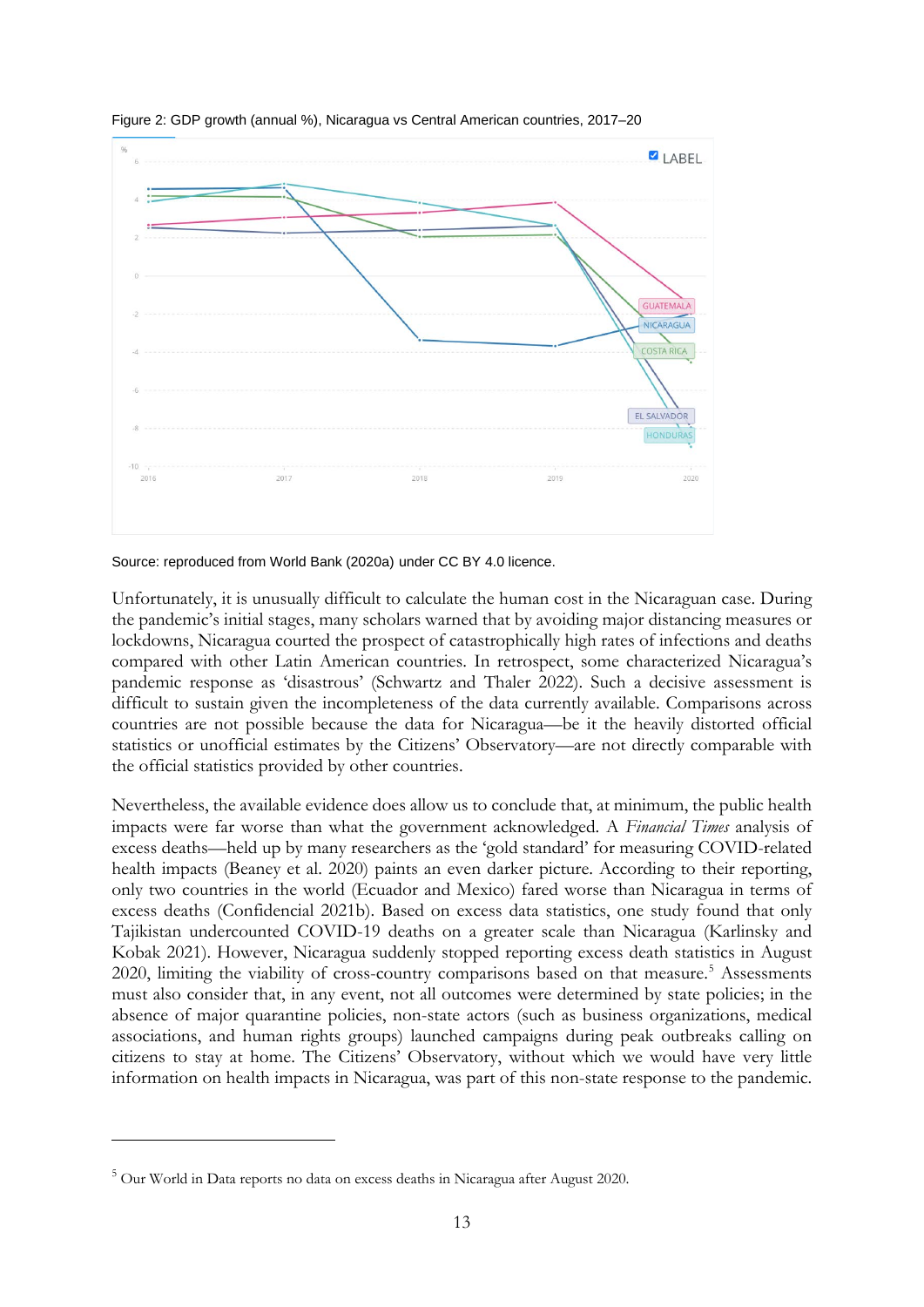Given such incomplete information, only the architects of the Nicaraguan experiment remain in a position to judge whether they successfully achieved the 'balance' between public health and economic growth that they had sought. Over the course of the pandemic's first year, international observers took note of the fact that striking numbers of FSLN party members—including at least 12 senior officials—were dying of pulmonary illnesses (Robles 2020). On 13 April 2021, Paul Oquist—cabinet official, top Ortega advisor, and purported author of the May 2020 White Paper—died of COVID-related symptoms, though his government did not register his death as COVID-related (Miranda 2021).

While public health and economic impacts are difficult to determine, states elites seemingly found more unambiguous success in satisfying the political logic of their pandemic response. Two years before COVID-19 particles arrived in Nicaragua, ruling elites were in a tenuous position; they faced widespread street protests, a relatively unified opposition, and doubts about the FSLN's ability to maintain control. Over time, however, Ortega and his inner circle were able to reverse all of these adverse scenarios. The pandemic, which under many circumstances might have once again put the government on shaky terrain (Thaler 2020), saw them gain further ground. In the context of the pandemic, the National Assembly—directly controlled by Ortega and Murillo implemented new laws that further criminalized dissent and civil society activity under felonies such as 'treason', 'money laundering', and 'conspiracy to undermine national sovereignty'. In a scenario in which many Nicaraguans were afraid to congregate for fear of contracting the virus, the government—bent on maintaining a *de facto* police state—faced a diminished risk of street protests. Importantly, fragmented anti-government actors failed to turn Ortega's unusual pandemic response into a rallying cry for opposition unity, nor did they seize the opportunity to present themselves as a coherent governing alternative to the current regime. Instead, as the government sought to make good on its vision of providing order and relative stability, opposition actors descended into greater infighting. As a result, the FSLN government was more strongly consolidated after a year of global pandemic than it was before, though only time will tell if these policies contributed to political stability in the long run (Jarquín and Martí i Puig 2021).

The Nicaraguan case points to challenges, both old and new, to cross-country analyses of how states and societies responded to the coronavirus pandemic. The under-reporting of infections and deaths, for instance, is a widespread problem that complicates comparisons between countries; the Ortega government is an extreme example in this regard. But Nicaragua also stands out because it is a case where government and leadership clearly mattered more than state capacity in determining the policy response. Most studies on the Nicaraguan case have reached similar conclusions (Schwartz and Thaler 2022). The primacy of the leadership variable also fits with wider research on the Latin America region, where state responses—in terms of containment strategies and economic support policies—varied widely during the first year of the pandemic. As one analysis noted, the biggest determinant of health outcomes was not inequality, informality, state effectiveness, or levels of social trust. Instead, the most salient factor 'has turned out to be leadership. The countries that have been among the hardest hit and that have driven the region's ballooning case and death rates are led by politicians who have downplayed the severity of the crisis, denied that government can do anything about it, or mounted poor policy responses that condemned hundreds of thousands of people across the Western Hemisphere' (Enriquez et al. 2020).

This is not to suggest that state effectiveness *ex ante* was irrelevant. State capacity constrained the Ortega government's policy options. For example, their pandemic White Paper noted how the country's low-income status made lockdown-based containment strategies unsustainable, suggesting that they might have pursued another policy path under different economic circumstances. The weakness of the state in other areas may also have shaped Ortega and Murillo's options and decision-making in other ways. Sensitive to a recent experience (the 2018 political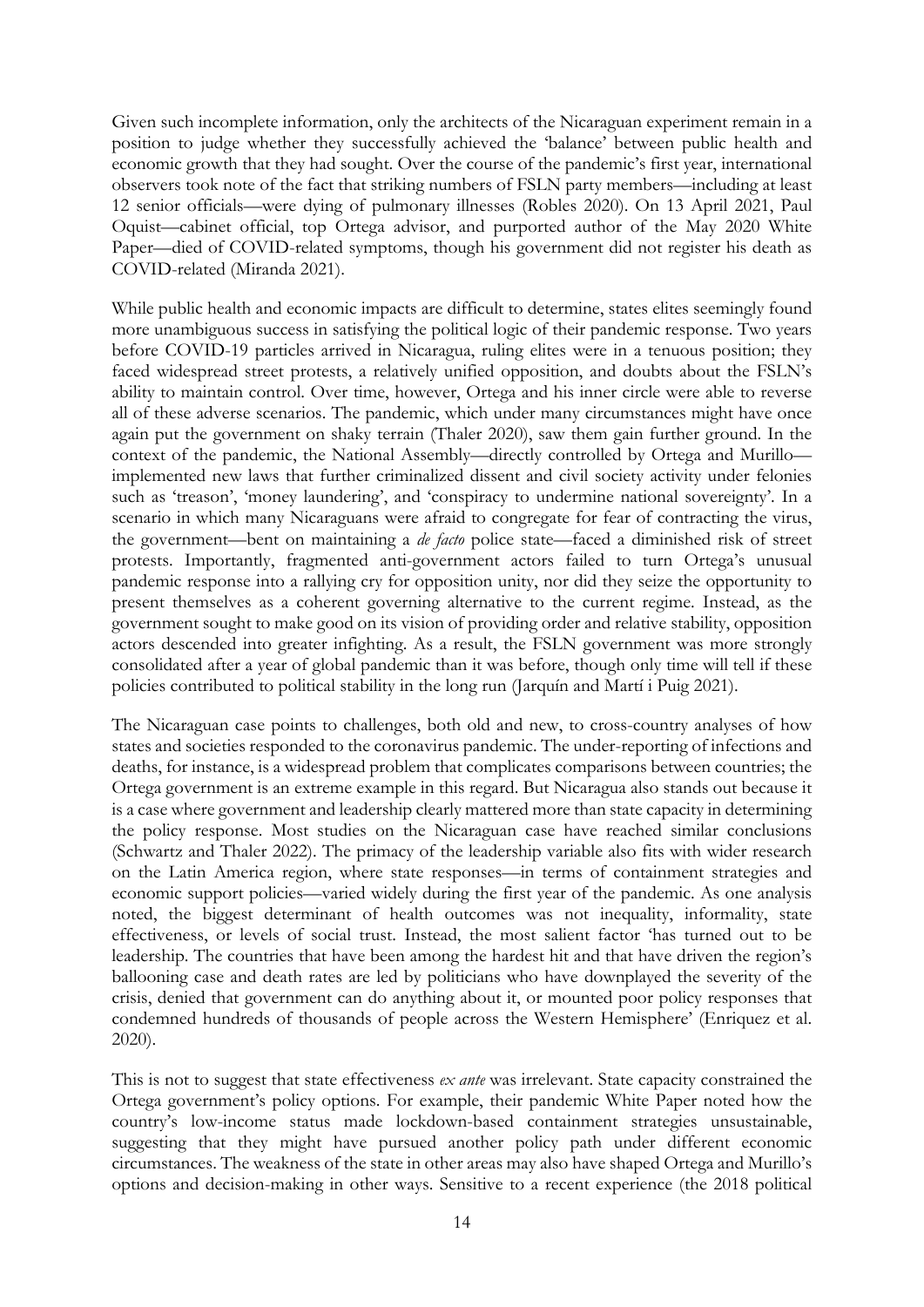crisis) in which state authority had been significantly compromised, policy-makers seemingly felt compelled to pursue policies that would prioritize the ability to provide order and stability. It can also be inferred that the state's relatively low levels of legitimacy—its ability to acquire the consent of the population to govern—also informed the unique way in which government leaders behaved. In a country lacking separation of powers, elected officials, or other ingrained accountability mechanisms, Nicaragua's presidential couple had unconstrained decision-making authority. And in pursuing policies that clearly contradicted international health recommendations, they were not constrained by semi-autonomous government agencies led by scientists or medical experts; the presidency could control all aspects of the public health response in minute detail. In summary, it is difficult to imagine Ortega's unorthodox pandemic leadership in a scenario where the Nicaraguan state enjoyed greater capacity, legitimacy, and authority, and where power was distributed more equally around the political arena.

In analysing the state–pandemic nexus in Nicaragua through a leadership lens, this paper has also engaged with ongoing debates about the relevance of regime type to responses to the COVID-19 crisis. In the case of the Ortega government, authoritarianism matters—though not in any mechanistic way. In Nicaragua, the interests and capacities of the state are not easily distinguished from the interests and resources of a small ruling elite. Moreover, the government's personalistic and dynastic qualities—unique in the Western hemisphere—mean that levels of accountability and transparency are especially low, even when compared with those of other non-democracies. In its quasi-denialist initial response, and its refusal to provide credible information throughout the pandemic, the government was following precedents established during the earlier consolidation of an authoritarian regime (Thaler 2021). Prior to the pandemic, scholars had also found that the country's health infrastructure was heavily 'politicised' (Vargas-Palacios et al. 2018). However, deeply consolidated authoritarianism in no way precluded a response that followed international health recommendations; non-democratic regimes in Cuba and Venezuela (Nicaragua's closest partners) implemented major mitigation strategies in line with, or at times surpassing, those seen in Latin American democracies.

This analysis of Nicaragua also raises questions about how we taxonomize state responses to the pandemic. In assessing the Ortega government's policies, scholars typically group Nicaragua under the 'denialist' category of countries; indeed, one analysis called the country 'an extreme case of disease denialism' (Buben and Kouba 2020). In one sense, denialism is an apt and revealing label: in the way that they downplayed the pandemic's severity and shrugged off international criticism, Ortega and Murillo behaved similarly to other world leaders, such as Alexander Lukashenko (Belarus) or Jair Bolsonaro (Brazil), frequently seen as being denialist in their response. In some ways, Nicaragua's presidential couple went further: they criminalized the efforts of citizens and the medical community to disseminate information and advice regarding the virus. At the same time, the denialist tag obscures two key facts. First, the Nicaraguan government's official discourse on the virus shifted significantly over time, abandoning outright scepticism about COVID-19 after the first two months of the pandemic. Second, there is no evidence that key policy-makers including the presidential couple, who reportedly took significant measures to protect and immunize their family—denied the reality of the COVID-19 pandemic, or that they were indifferent to its impact on Nicaraguan society (Gutiérrez 2020). In fact, as the above analysis has demonstrated, they were highly alarmed and implemented a discernible strategy, albeit one that marked a striking departure from international recommendations and privileged economic outcomes over public health priorities.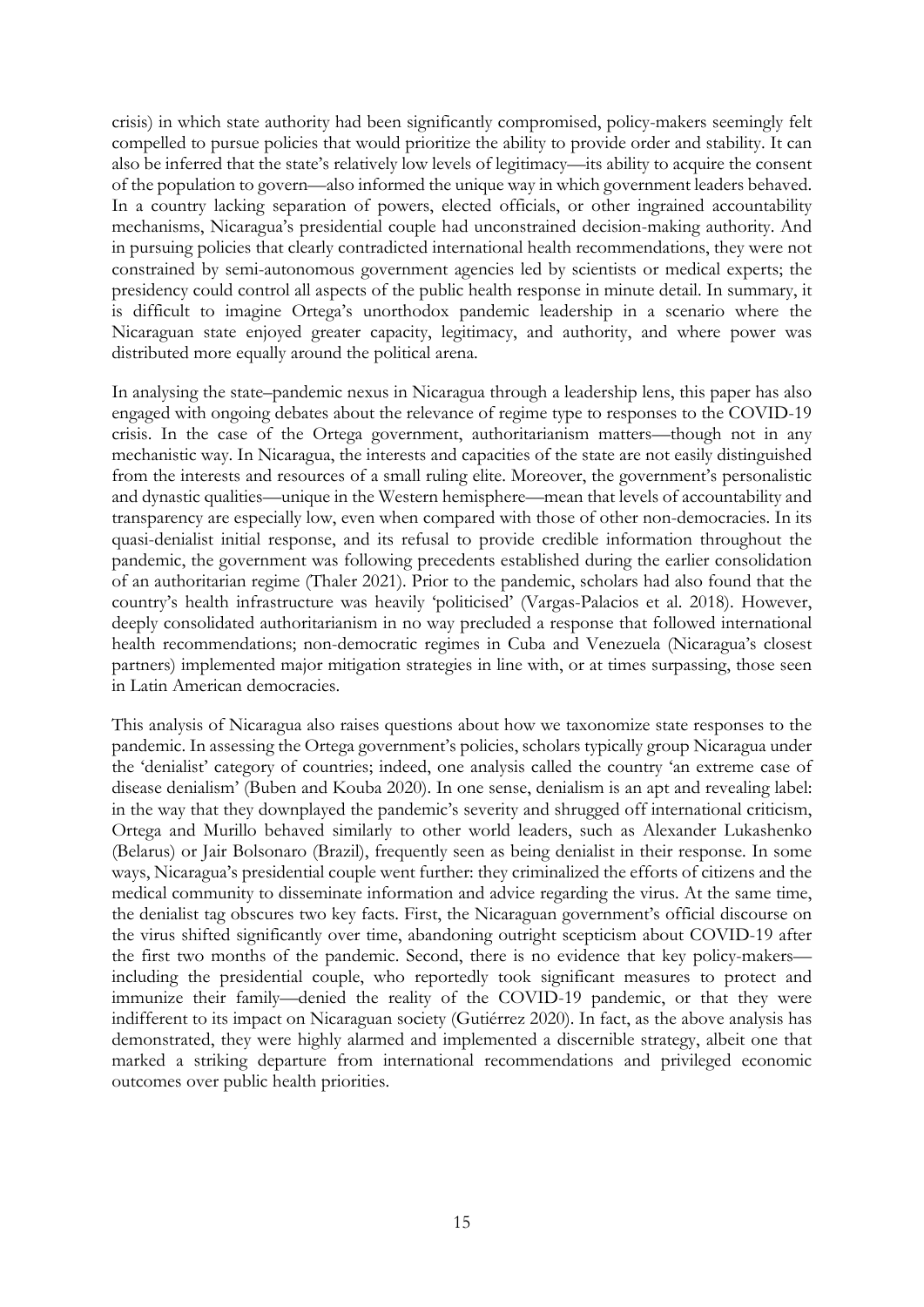### **5 Conclusion**

This paper has attempted to contextualize two major outliers regarding Nicaragua's experience in the COVID-19 pandemic. First, it showed that the country's spectacularly low rates of death and infection were the result, as one study put it, of 'purposeful misdiagnosis or underreporting' (Karlinsky and Kobak 2021). Second, it argued that Nicaraguan leaders' decision to forgo quarantines and other recommended mitigation policies was part of a rational strategy to prioritize economic growth and a sense of normalcy over public health. These leaders made assessments that were unique to Nicaragua's political context but also specific to their position within it. They judged that the most severe risk associated with the pandemic was the possibility of disruptions that would enable calls for regime change by anti-government actors at home and abroad. They also reasoned that lockdowns would stunt the economic growth necessary to maintain the social stability that, in turn, underpins the Ortega-Murillo family's dynastic authoritarian project. Another set of Nicaraguan state elites, working with the same state capacities and limitations, would likely have arrived at a different calculus. Therefore, a complete understanding of Nicaragua's pandemic response requires consideration not only of the state but of elite government ideas and interests.

The Nicaraguan case is especially challenging to analyse. This is due, first, to a lack of transparency: without minimally credible information about cases and deaths from official sources, it becomes difficult to accurately measure the public health impacts of the government's policies. Second, it is challenging to analyse because these policies themselves are so very controversial. In responding to COVID-19, President Daniel Ortega—who less than two years prior had been accused by the Inter-American Commission of Human Rights (IACHR) of committing 'crimes against humanity' during repression of protests in 2018—ignored advice from international medical authorities, criminalized civil society public health initiatives, and grossly manipulated information about the virus and its spread. Few, if any, scholars would condone any of these policies; this fact has naturally driven many observers towards a critical stance. Indeed, this paper has been critical of the Nicaraguan approach to the pandemic: it argued that the regime's authoritarian nature was a decisive factor, it cited evidence that authorities had lied about cases and deaths, and it called into question some of the reasoning behind the government's decision to eschew lockdowns and other mitigation strategies. However, in the interest of providing a complete explanation of Nicaragua's pandemic response, it sought to take said reasoning—expressed in official communiqués and speeches—as seriously as possible.

Importantly, the arguments in this paper should be read with the understanding that dynamics will shift over time. In the long term, other differential health impacts may emerge between countries which implemented or avoided lockdowns, respectively. The health, economic, and political consequences of COVID-19—and the unorthodox way in which the Nicaraguan government responded—are likely to evolve over time. Since March 2021, the end of the period discussed in this essay, the government of Daniel Ortega further restricted public information on COVID-19. As part of a wider crackdown on dissidents and civil society ahead of elections in November 2021, security forces worked to dismantle the Citizens' Observatory, making credible information on health impacts even more difficult to procure. The arrival of vaccines in March 2021 (as of this writing, Nicaragua enjoys one of the lowest vaccination rates in the Western hemisphere) will affect every dimension of the pandemic. Many of the puzzles surrounding the Nicaraguan case can only be answered with greater time and hindsight.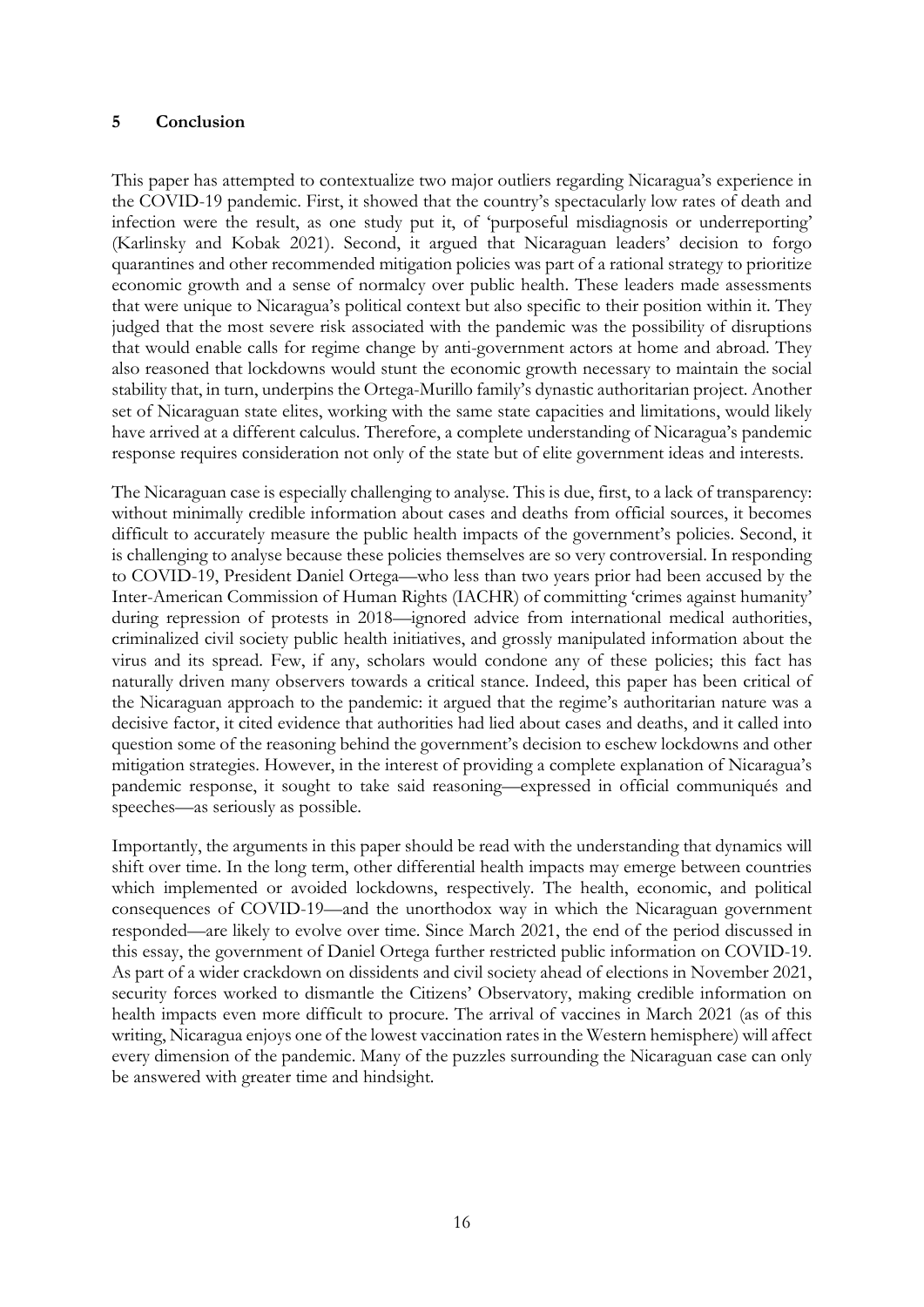#### **References**

- El 19 Digital (2020). 'Discurso del presidente de Nicaragua, Comandante Daniel Ortega', *El 19 Digital*, 15 April.
- Amnesty International (2020). 'Nicaragua: Government Increases Risk of COVID-19 Infection in a Country Already Devastated by Two Years of Crisis'. Amnesty International news, 16 April.
- Beaney, T., J.M. Clarke, V. Jain, A.K. Golestaneh, G. Lyons, D. Salman, and A. Majeed (2020). 'Excess Mortality: The Gold Standard in Measuring the Impact of COVID-19 Worldwide?' *Journal of the Royal Society of Medicine*, 113(9). <https://doi.org/10.1177/0141076820956802>
- Brück, T., N. Ferguson, P. Justino, and W. Stojetz (2020). 'Trust in the Time of Corona'. WIDER Working Paper 82/2020. Helsinki: UNU-WIDER. <https://doi.org/10.1177/0141076820956802>
- Buben, R., and K. Kouba (2020). 'The Causes of Disease Impact Denialism in Nicaragua's Response to COVID-19'. *Bulletin of Latin American Research*, 39(1): 103–07. <https://doi.org/10.1111/blar.13176>
- Cheibub, J.A., J.Y. Hong, and A. Przeworski (2020). 'Rights and Deaths: Government Reactions to the Pandemic'. Working paper, SSRN.<https://doi.org/10.2139/ssrn.3645410>
- Confidencial (2020). 'Gobierno: "Nicaragua no ha establecido ni hará cuarentena por coronavirus"'. *Confidencial*, 28 February.
- Confidencial (2021a). 'MINSA cumple un año reportando un solo muerto seminal por cOVID-19'. *Confidencial*, 7 October.
- Confidencial (2021b). 'Nicaragua ocupa el tercer lugar en el mundo de sobremortalidad atribuible a la COVID-19', *Confidencial*, 7 April.
- Cota, I. (2021). 'La economía da alas a Daniel Ortega en Nicaragua', *El País*, 5 November.
- Cupples, J. (2020). 'Love in the Time of COVID-19: Or, Nicaragua, the Strange Country Where Children Still Go to School'. Journal of Latin American Geography, 19(3): 323–33. <https://doi.org/10.1353/lag.2020.0056>
- The Economist (2018a). 'Time is Running Out for Nicaragua's President Daniel Ortega'. *The Economist*, 9 June.
- The Economist (2018b). 'The Violent End of Daniel Ortega's Decade of Quiet'. *The Economist*, 28 April.
- Economist Intelligence Unit (2021). *Democracy Index 2020: In Sickness and in Health?* London: Economist Intelligence Unit.
- Enriquez, D., S. Rojas Cabal, and M.A. Centeno (2020). 'Latin America's COVID-19 Nightmare: Lessons from the World's Hardest-Hit Region'. *Foreign Affairs*, 1 September.
- Fernando Álvarez, C. (2018). 'Así se vivió y se derrotó el golpe de Estado en Nicaragua', *El 19 Digital*, 30 December.
- France 24 (2020). 'Nicaragua incumple su obligación de reporter casos y muertes por COVID-19, dice OPS'. France 24, 19 May.
- Fukuyama, F. (2020). 'The Pandemic and Political Order: It Takes a State'. *Foreign Affairs*, July/August.
- Gisselquist, R.M., and A. Vaccaro (2021). 'Covid-19 and the State'. WIDER Working Paper 2021/80. Helsinki: UNU-WIDER. <https://doi.org/10.35188/UNU-WIDER/2021/018-4>
- Gutiérrez, A. (2020). 'Los Ortega Murillo, un ejemplo de cómo protegerse desde casa del COVID-19', Despacho 505, 14 July.
- Huete-Pérez, J.A. (2020). 'La peligrosa fase de transmisión comunitaria del COVID-19 sin planes de mitigación', *Confidencial*, 13 April.
- Huete-Pérez, J.A., and J. Hildebrand (2020). 'Nicaragua's COVID-19 Crisis Demands a Response'. *Science*, 369(6502): 385.<https://doi.org/10.1126/science.abd4975>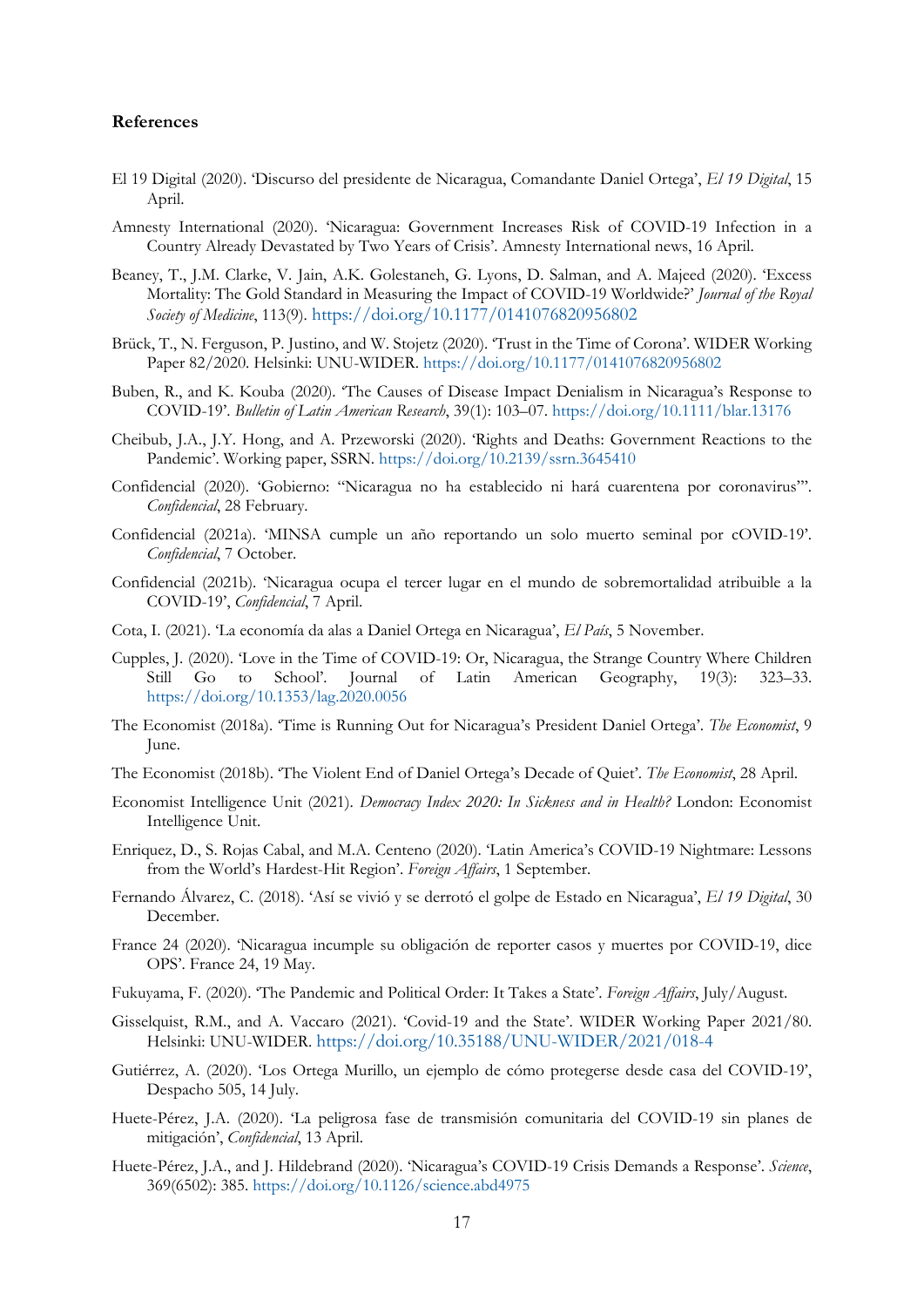- Huete-Pérez, J.A., C. Cabezas-Robelo, L. Páiz-Medina, C.A. Hernández Álvarez, C. Quant-Durán, and J.H. McKerrow. (2021). 'First Report on Prevalence of SARS-CoV-2 Infection among Health-Care Workers in Nicaragua'. *PLoS One*, 16(1). <https://doi.org/10.1371/journal.pone.0246084>
- Human Rights Watch (2020). 'Nicaragua: Reckless COVID-19 Response'. Human Rights Watch website, 10 April.
- Human Rights Watch (2021). 'World Report 2021. Nicaragua: Events of 2020'. New York: Human Rights Watch.
- IACHR (2018). *Final Report on the Acts of Violence that Occurred Between April 18 and May 30, 2018*. Washington, DC: Inter-American Commission on Human Rights (IAHCR).
- Jarquín, M., and S. Martí i Puig (2021). 'Nicaragua: Denying the Health Crisis and the Political Crisis'. In M. Fernandez and C. Machado (eds), *COVID-19's Political Challenges in Latin America*. Cham: Springer. [https://doi.org/10.1007/978-3-030-77602-2\\_4](https://doi.org/10.1007/978-3-030-77602-2_4)
- Jarquín, M., and K. Thaler. 'Two Years after Nicaragua's Mass Uprising, Why is Daniel Ortega Still in power?' *The Washington Post*, 1 May.
- Karlinksy, A., and D. Kobak (2021). 'Tracking Excess Mortality across Countries during the COVID-19 Pandemic with the World Mortality Dataset'. eLife, 30 June. <https://doi.org/10.1101/2021.01.27.21250604>
- López Baltodano, U. (2020). 'Del sultanismo a la democracia: El régimen político de Nicaragua'. In A. Cortés Ramos, U. López Baltodano, and L. Moncada Bellorin (eds), *Anhelos de un nuevo horizonte: Aportes para la construcción de una Nicaragua democrática*. San José, Costa Rica: FLACSO.
- Luna, Y. (2020). 'Ortega lanza ataque frontal contra la campaña para prevenir el COVID-19'. *Confidencial*, 1 May.
- Mckee, M., and D. Stuckler (2020). 'If the World Fails to Protect the Economy, COVID-19 Will Damage Health Not Just Now but Also in the Future'. *Nature Medicine*, 26(5): 640–42. <https://doi.org/10.1038/s41591-020-0863-y>
- Ministerio de Salud (2020). *Protocolo de Preparación y Respuesta ante el Riesgo de Introducción de Virus Coronavirus (COVID-19)*. Managua: Ministerio de Salud de Nicaragua.
- Miranda, W. (2021). 'Fallece con síntomas de covid-19 uno de los principales asesores de Daniel Ortega en Nicaragua'. *El País*, 13 April.
- Miranda, W., and M. Salazar (2021). 'Así se oculta la muerte por la COVID-19 en Nicaragua'. *Divergentes*, 12 January.
- NPR (2021). 'Citizens Work to Expose COVID's Real Toll in Nicaragua as Leaders Claim Success'. NPR (National Public Radio), 12 May.
- Observatorio Ciudadano (multiple dates). 'Notas de prensa e informes semanales'. Available at: <https://observatorioni.org/informes-notas-y-semanales/> (accessed 21 April 2022).
- #Our World in Data (2021a). 'COVID-19 Data Explorer: Cumulative Confirmed COVID-19 Cases per Million People'. Available at: [https://ourworldindata.org/explorers/coronavirus-data](https://ourworldindata.org/explorers/coronavirus-data-explorer?time=2020-03-16..2021-03-15&facet=none&pickerSort=desc&pickerMetric=location&Metric=Confirmed+cases&Interval=Cumulative&Relative+to+Population=true&Color+by+test+positivity=false&country=NIC%7EGTM)[explorer?time=2020-03-16..2021-03-](https://ourworldindata.org/explorers/coronavirus-data-explorer?time=2020-03-16..2021-03-15&facet=none&pickerSort=desc&pickerMetric=location&Metric=Confirmed+cases&Interval=Cumulative&Relative+to+Population=true&Color+by+test+positivity=false&country=NIC%7EGTM) [15&facet=none&pickerSort=desc&pickerMetric=location&Metric=Confirmed+cases&Inte](https://ourworldindata.org/explorers/coronavirus-data-explorer?time=2020-03-16..2021-03-15&facet=none&pickerSort=desc&pickerMetric=location&Metric=Confirmed+cases&Interval=Cumulative&Relative+to+Population=true&Color+by+test+positivity=false&country=NIC%7EGTM) [rval=Cumulative&Relative+to+Population=true&Color+by+test+positivity=false&countr](https://ourworldindata.org/explorers/coronavirus-data-explorer?time=2020-03-16..2021-03-15&facet=none&pickerSort=desc&pickerMetric=location&Metric=Confirmed+cases&Interval=Cumulative&Relative+to+Population=true&Color+by+test+positivity=false&country=NIC%7EGTM)  $y=NIC \sim GTM$  (accessed 21 April 2022).
- Our World in Data (2021b). 'Population, 2021'. Available at: [https://ourworldindata.org/grapher/population?time=latest&country=NIC~GTM](https://ourworldindata.org/grapher/population?time=latest&country=NIC%7EGTM) (accessed 21 April 2022).
- El País (2020). 'Nicaragua: COVID-19 es un "virus de ricos y burgueses"', *El País* (Uruguay), 6 April.